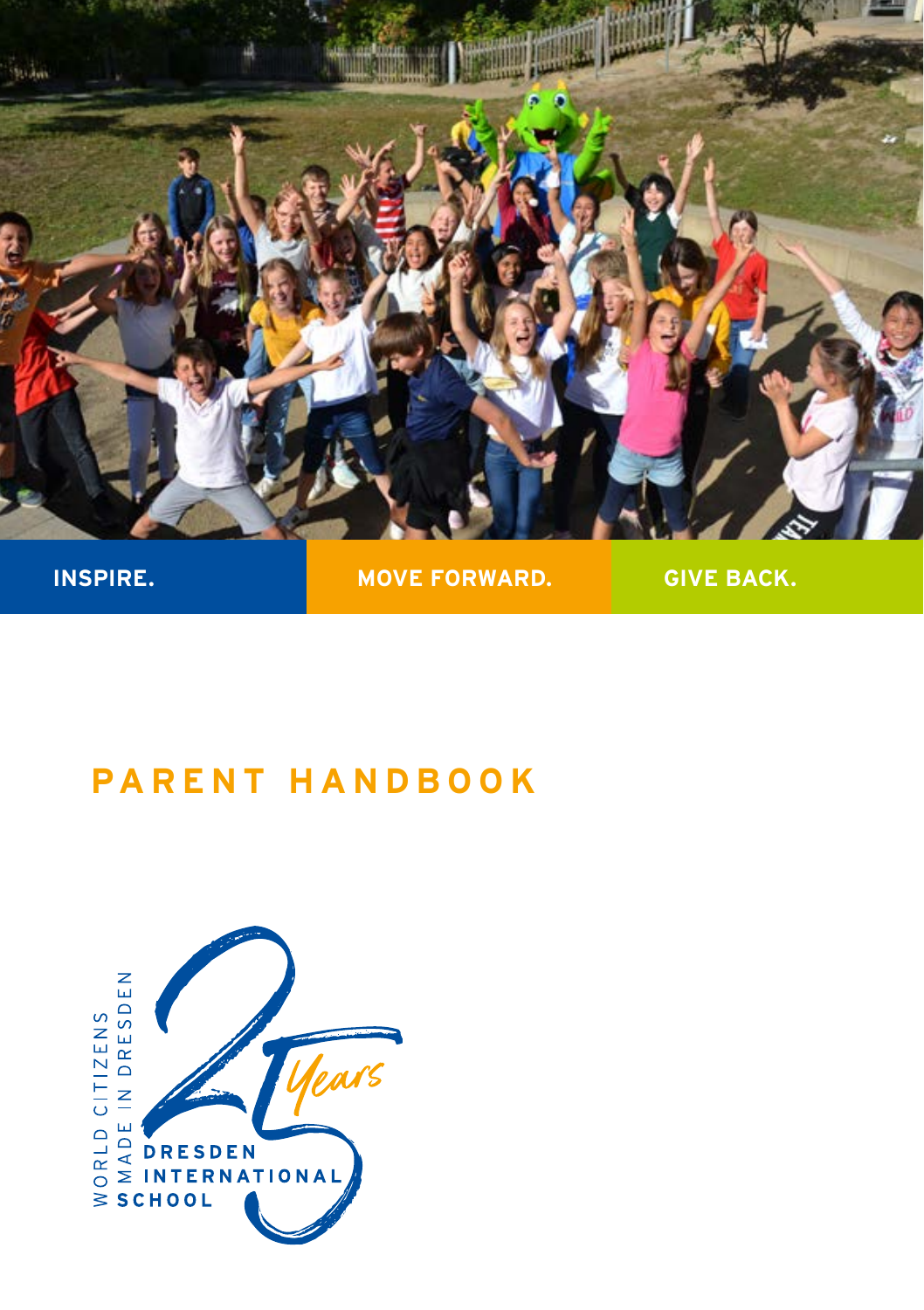### **The DIS Mission Statement**

**We are a diverse community that empowers innovative and collaborative learning. As learners, we are prepared to be multifaceted, self-sufficient individuals who contribute to society.**

Your Parent Handbook is a comprehensive introduction and guide to life at Dresden International School. It reflects the experience of the school in answering the most important and pressing questions asked by our community.

This handbook is updated every year to reflect changes in policy and procedures at DIS. Should you have comments or additions, please direct these to marketing@dresden-is.de.

| Address:                  | <b>DRESDEN INTERNATIONAL SCHOOL</b><br>Annenstr. 9, 01067 Dresden<br>Germany                                                            |  |
|---------------------------|-----------------------------------------------------------------------------------------------------------------------------------------|--|
| Phone:<br>Fax:            | +49 351 44007 0<br>+49 351 44007 23                                                                                                     |  |
| Email:<br><b>Website:</b> | info@dresden-is.de<br>www.dresden-is.de                                                                                                 |  |
| Locations:                | <b>School Campus (Grades K–12)</b><br>Annenstr. 9. 01067 Dresden                                                                        |  |
|                           | <b>Preschool Campus</b> (1–5 years)<br>Goetheallee 18, 01309 Dresden<br>+49 351 3125 416<br>Phone:<br>Email:<br>officeg18@dresden-is.de |  |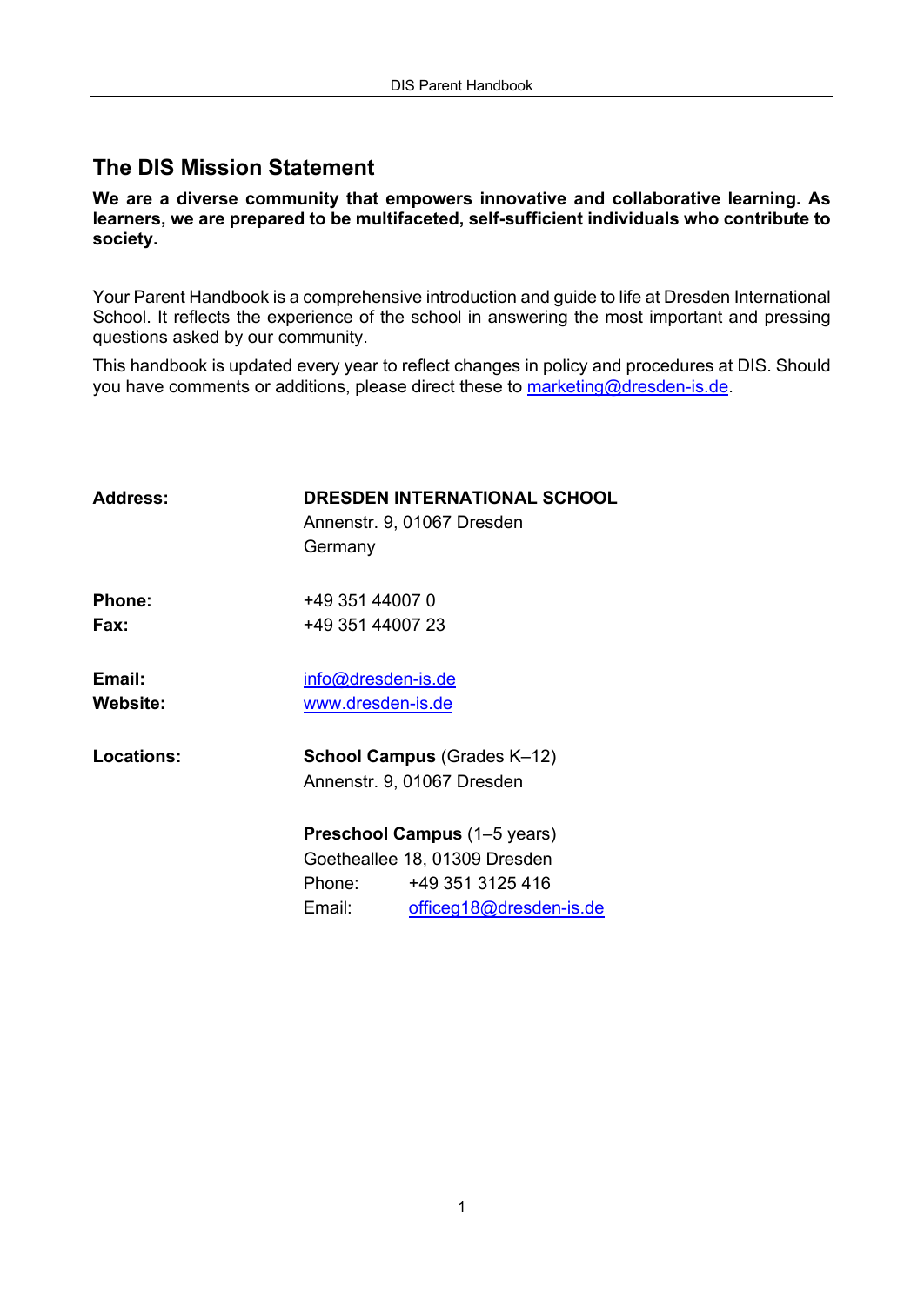# **Contents**

| <b>Introduction</b>                                                                                      | 4       |
|----------------------------------------------------------------------------------------------------------|---------|
| Welcome to the 2021-22 School Year                                                                       | 4       |
| About DIS                                                                                                | 5       |
| <b>Contacts and Structure</b>                                                                            | 5       |
|                                                                                                          |         |
| <b>Section 1: Whole School Information</b>                                                               | 8       |
| <b>School Locations</b>                                                                                  | 8       |
| Parking at School Campus                                                                                 | 8       |
| Admissions                                                                                               | 8       |
| Daily Routine at Preschool Campus                                                                        | 9       |
| Daily Routine at School Campus                                                                           | 9       |
| Attendance                                                                                               | 9<br>10 |
| Sign-out Procedure for Preschool and PYP students<br>Report Cards and Parent-Teacher-Student Conferences | 10      |
| <b>Information Resources</b>                                                                             | 11      |
| <b>Current Contact Details</b>                                                                           | 12      |
| Communication at DIS                                                                                     | 12      |
| Guidelines for the Use of Email                                                                          | 13      |
| <b>Emergency Communication</b>                                                                           | 13      |
| <b>Rights and Responsibilities</b>                                                                       | 13      |
| <b>Child Protection Policy</b>                                                                           | 14      |
| <b>Parent Concerns</b>                                                                                   | 14      |
| <b>Parental Conduct</b>                                                                                  | 14      |
| <b>Student Code of Conduct</b>                                                                           | 15      |
| <b>Student Behavior Expectations</b>                                                                     | 15      |
| <b>Identity Cards</b>                                                                                    | 15      |
| Languages                                                                                                | 15      |
| Meals                                                                                                    | 16      |
| <b>Electronic Equipment</b>                                                                              | 16      |
| BYOD - Bring Your Own Device                                                                             | 17      |
| <b>Books and Materials</b>                                                                               | 17      |
| <b>Student Welfare and Safety</b>                                                                        | 17      |
| Smoking/Alcohol/Drugs                                                                                    | 18      |
| <b>Lost Property</b>                                                                                     | 18      |
| <b>Field Trips</b>                                                                                       | 18      |
| Lockers                                                                                                  | 19      |
| <b>Dress Code</b>                                                                                        | 19      |
| Guests                                                                                                   | 19      |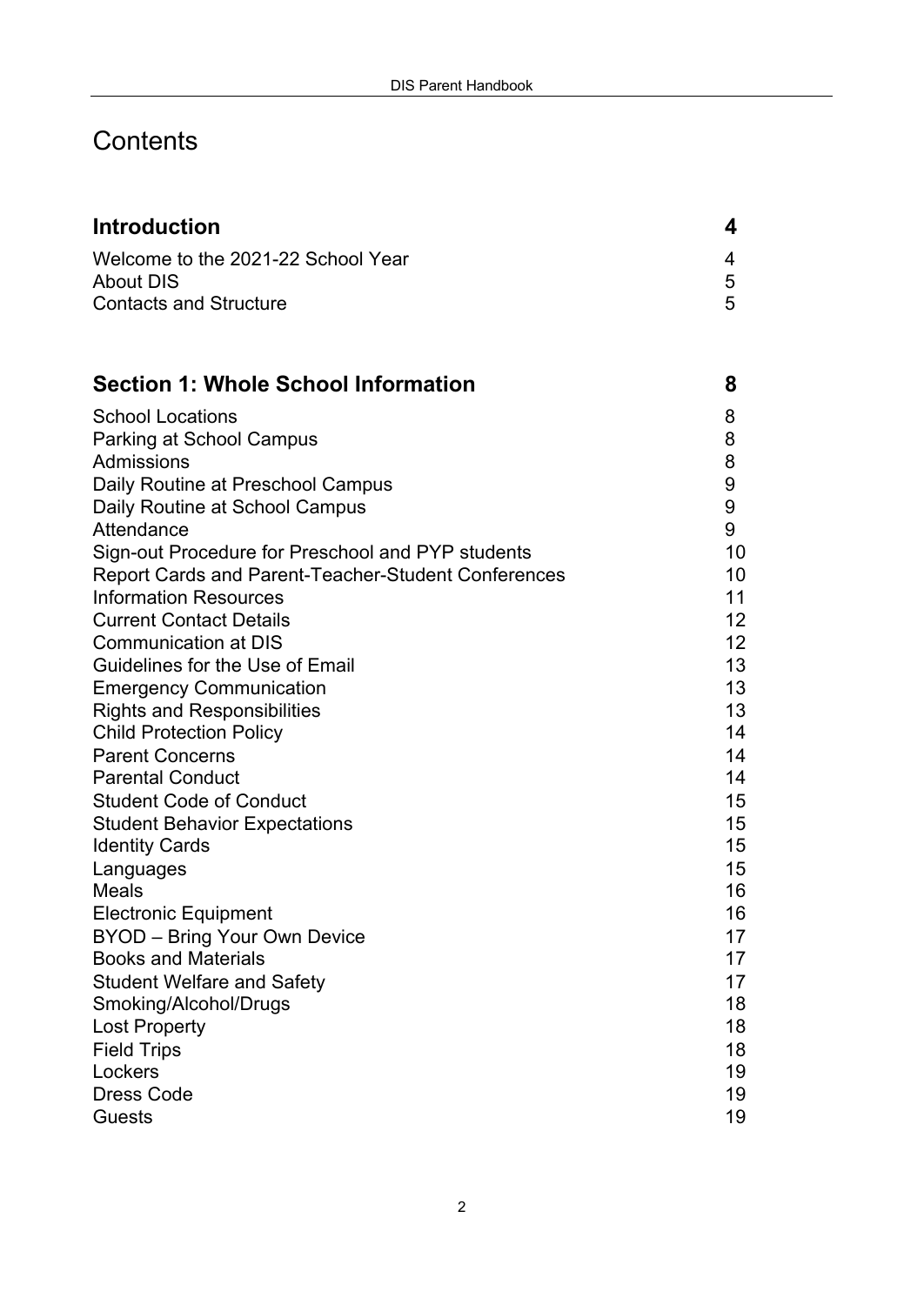| <b>Section 2: School Life</b>               | 20 |
|---------------------------------------------|----|
| Student Leadership                          | 20 |
| Home Learning                               | 20 |
| <b>Student Support Services</b>             | 21 |
| <b>DIS Counseling Services</b>              | 21 |
| After School Care                           | 23 |
| Holiday Care Program                        | 23 |
| <b>School Libraries</b>                     | 23 |
| Computers                                   | 23 |
| Physical Education (PE)                     | 23 |
| <b>PE Uniforms</b>                          | 24 |
| <b>Athletics Programs</b>                   | 24 |
| <b>DIS Booster Club</b>                     | 24 |
| <b>Co-Curricular Activities</b>             | 25 |
| <b>Section 3: Parent Involvement at DIS</b> | 26 |
| <b>DIS Community Network</b>                | 26 |
| <b>Volunteers and Parent Partnership</b>    | 26 |

Community Room - Parent Library 26

gefördert durch<br>die Landeshauptstadt Dresden: 瀏

*Edition: September 2021*

Volunteers and Parent Partnership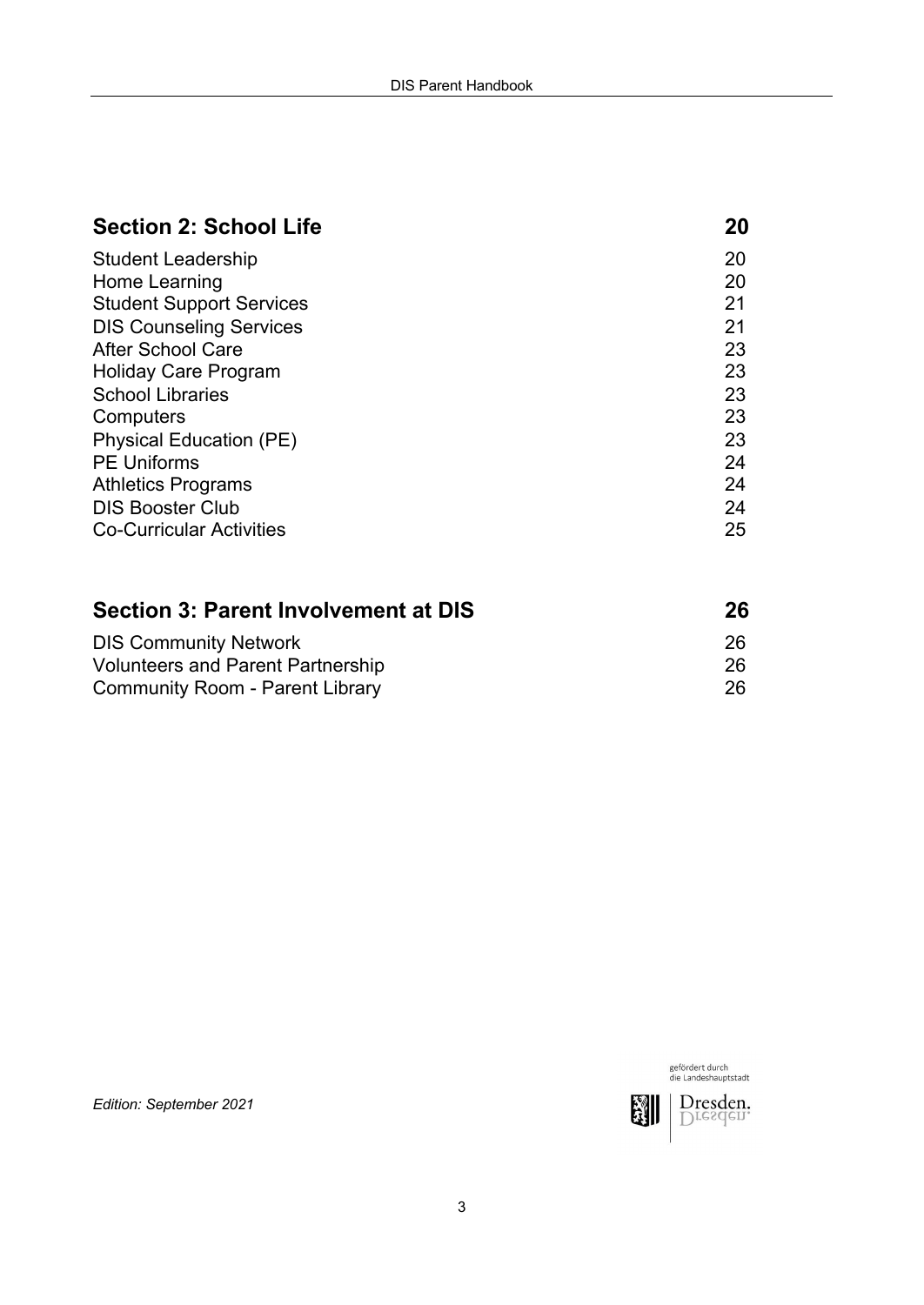# **Introduction**

#### **Welcome to the 2021-22 School Year**

Our school's Vision and Mission statements promise a bold and exciting future for the whole DIS community. Based on the identified needs of our school our renewed approach to learning and school community will see us develop further Dresden International School as a leader in progressive and high-quality learning.

For our students, this will mean an education that is relevant, enriching and an excellent preparation for meeting their needs of today and exploring the possibilities of the future. At DIS we have defined high-quality learning in the following way:

**Learning at DIS** is a lifelong, personal and collaborative process of inquiry, reflection and growth.

**Learning at DIS** builds upon our prior knowledge and experiences.

**Learning at DIS** advances our conceptual understanding, knowledge, skills and attributes in authentic ways.

To deliver this we want to develop a collaborative learning culture based on best practices that inspire students across all grades so that they can take individual responsibility to move forward as independent learners, enjoying success and sharing their achievements so as to give back now and in the future. Our school Values – of being Open-Minded, displaying Compassion, Commitment and Integrity – are the behaviors we believe will help students, staff and parents achieve our Vision.

It is an ambitious journey we are taking as a school which will require the support of everyone in our community. I hope that you share the same sense of opportunity, excitement and genuine purpose as we prepare our students to make a difference. We invite you to be part of this bright future and look forward to your support.

Steven Calland-Scoble – Director/CEO

#### **THE DIS VISION**

Inspire. Move forward. Give back.

#### **THE DIS MISSION**

We are a diverse community that empowers innovative and collaborative learning. As learners, we are prepared to be multifaceted, self-sufficient individuals who contribute to society.

#### **THE DIS VALUES**

**Commitment** Open-mindedness Compassion Integrity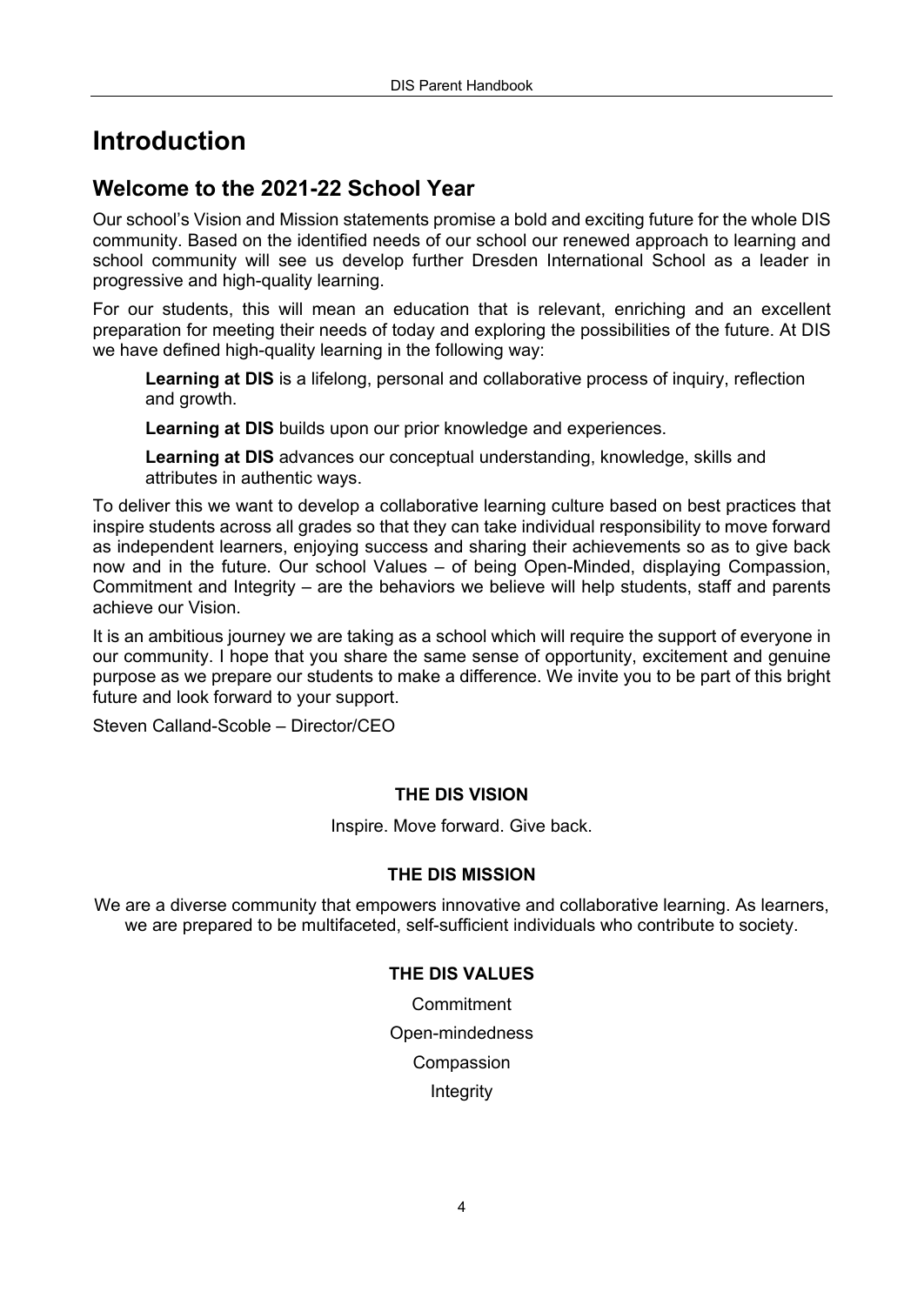# **About DIS**

Dresden International School (DIS) provides childcare and an international education from oneyear-olds up to Grade 12. DIS operates as a limited liability company (gGmbH as a German acronym) and is financed through school fees, donations, and public subsidies. It was founded in 1996 by government and community leaders from Dresden and the Free State of Saxony. The main reasons for starting DIS were to further the economic development and international investment in the Dresden region, as well as to contribute to intercultural understanding in Saxony.

Our 500 students represent over 50 different nationalities from the ages of 1 to 18. DIS qualified as an IB World School in 2002. In June 2009, we received full accreditation status from CIS (Council of International Schools) and NEASC (New England Association of Schools and Colleges). This recognizes our high standards of professional performance in international education and our commitment to continuing improvement.

In preschool through Grade 5, DIS implements the Primary Years Programme (PYP), an inquirybased curriculum framework of international education. In Grades 6-10 students follow the IB Middle Years Programme (MYP) and in Grades 11 and 12, the IB Diploma Programme (DP). The first International Baccalaureate Diplomas were awarded to DIS students in July 2004. The IB Diploma is recognized for university entrance worldwide, including Germany. Students who wish to study in Germany may select courses for its recognition as *Abitur* (*Hochschulzugangsberechtigung)* by the *Kultusministerium*. Besides these graduation certificates, students can also receive the DIS High School Diploma at the end of Grade 12. The MYP Certificate can be received at the end of Grade 10, which is recognized as *Realschulabschluss*.

### **Contacts and Structure**

The school organization of the Dresden International School is headed by the shareholder board of the DIS Dresden International School gGmbH. The extended management team of the company comprises the Director/CEO and Business Manager/CFO.

The sole shareholder is the association "Internationale Schule Dresden e. V.", represented by following members for the 2021-2022 school year:

| <b>Chairman:</b> | Prof. Dr. Anthony Hyman                                                                 |
|------------------|-----------------------------------------------------------------------------------------|
| Treasurer:       | Ralf Stölzel                                                                            |
|                  | <b>Board members:</b> Prof. Dr. Michael Beitelschmidt. Constanze Geiert. Prof. Dr. Anne |
|                  | Grapin-Botton, Jens Heider, Dr. Carsten Krebs, Daphne Myers                             |

More information about the function and responsibilities of the Board can be found on the school [website](https://www.dresden-is.de/en/discover/governance). The school´s management team represents the Board in all day to day school and operational matters.

The school is also supported in their work by the Fundraising Association (*Förderverein*). The members organize fundraising events and develop creative projects to ensure the financing of important school projects. In addition, the Fundraising Association identifies donors and sponsors and relies upon the active support of parents for this.

The *Förderverein* is composed of parents and representatives of the Dresden business and academic communities. The board members for 2021-2022 school year are: Prof. Dr. Michael Beitelschmidt (Board Chair), Antje Assmann, Jane Dietrich-Schendel, Peter Gassen, Dr. Katharina Schwanitz.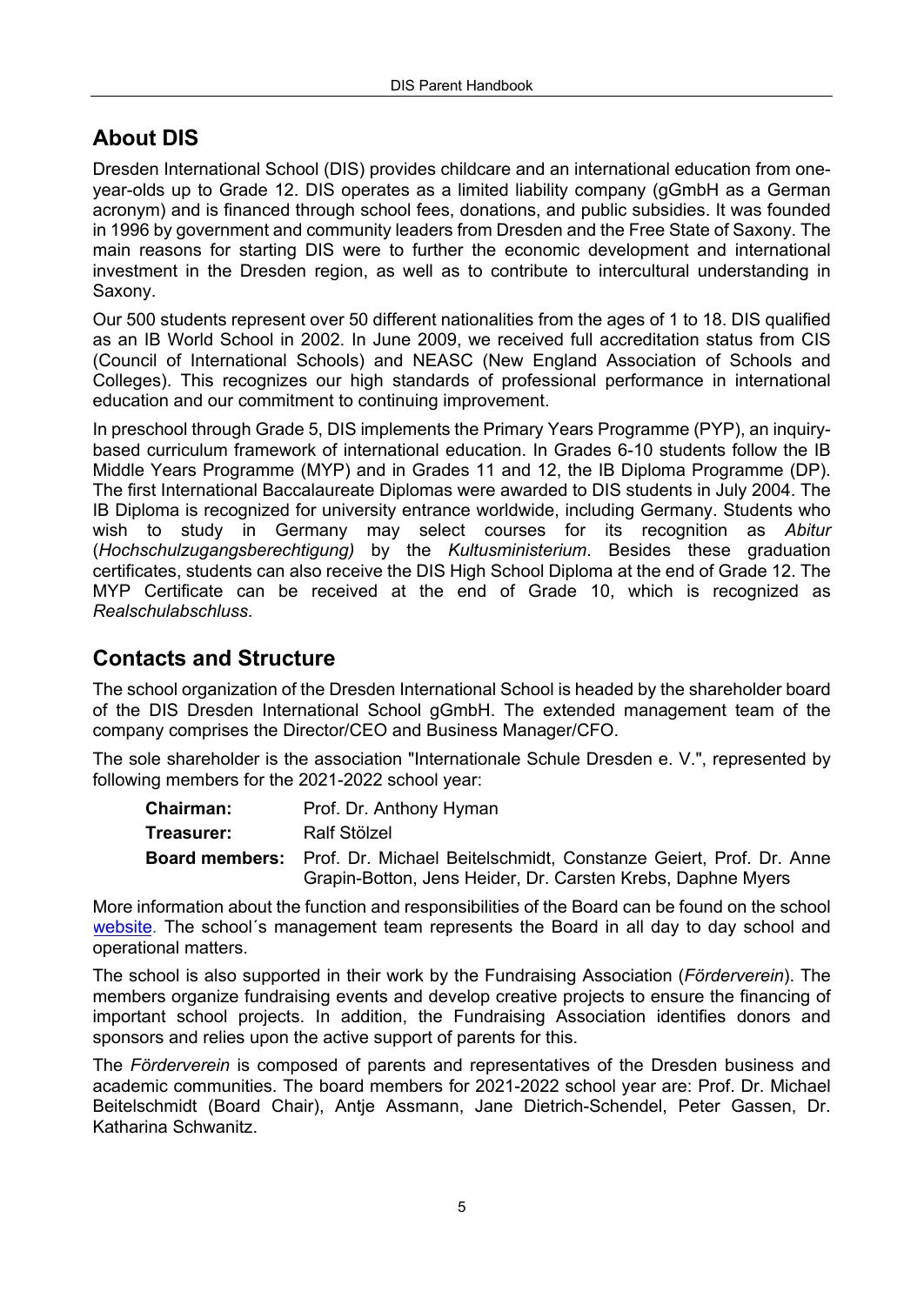More information on the Fundraising Association is posted regularly in our newsletter or online on the school's [website](https://www.dresden-is.de/en/dis-community/giving-back/foerderverein). If you wish to contact the members of the *Förderverein* please email: foerderverein@dresden-is.de.

The DIS management board and administration are responsible for the day-to-day operation of the school and support the work of the teaching staff. As with teaching faculty, these members of the school staff can be contacted directly.

#### **School Administration**

| <b>Position</b>                                         | <b>Name</b>           | <b>Email address and</b><br>telephone number |
|---------------------------------------------------------|-----------------------|----------------------------------------------|
| Director/ CEO                                           | Steven Calland-Scoble | scalland-scoble@dresden-is.de<br>440070      |
| Business Manager/ CFO                                   | Andrea Harnisch       | aharnisch@dresden-is.de<br>44007 14          |
| <b>Facilities Manager</b>                               | Luise Heyne           | lheyne@dresden-is.de<br>4400729              |
| Admissions Coordinator/<br><b>Assistant to Director</b> | Katrin Schreiber      | kschreiber@dresden-is.de<br>44007 16         |
| <b>Public Relations and Marketing</b>                   | Kathleen Proppé       | kproppe@dresden-is.de<br>4400728             |
| Development and Fundraising                             | Konstanze Gensmann    | kgensmann@dresden-is.de<br>4400724           |
| <b>IT Manager</b>                                       | James Dayborn         | jdayborn@dresden-is.de<br>44007 216          |
| Reception school campus                                 | Berit Großer          | bgrosser@dresden-is.de<br>440070             |
| Accountant                                              | Tommy Glaser          | tglaser@dresden-is.de<br>4400713             |

#### **Preschool**

| <b>Position</b>                                      | Name                 | Email address and<br>telephone number |
|------------------------------------------------------|----------------------|---------------------------------------|
| Preschool Principal/<br>Deputy Director              | <b>Beth Dressler</b> | bdressler@dresden-is.de<br>4400719    |
| Preschool Coordinator/<br><b>Assistant Principal</b> | Joyce Larson         | jlarson@dresden-is.de<br>312 54 16    |
| <b>Office Assistant</b>                              | Wilma de Haas        | wdehaas@dresden-is.de<br>312 54 16    |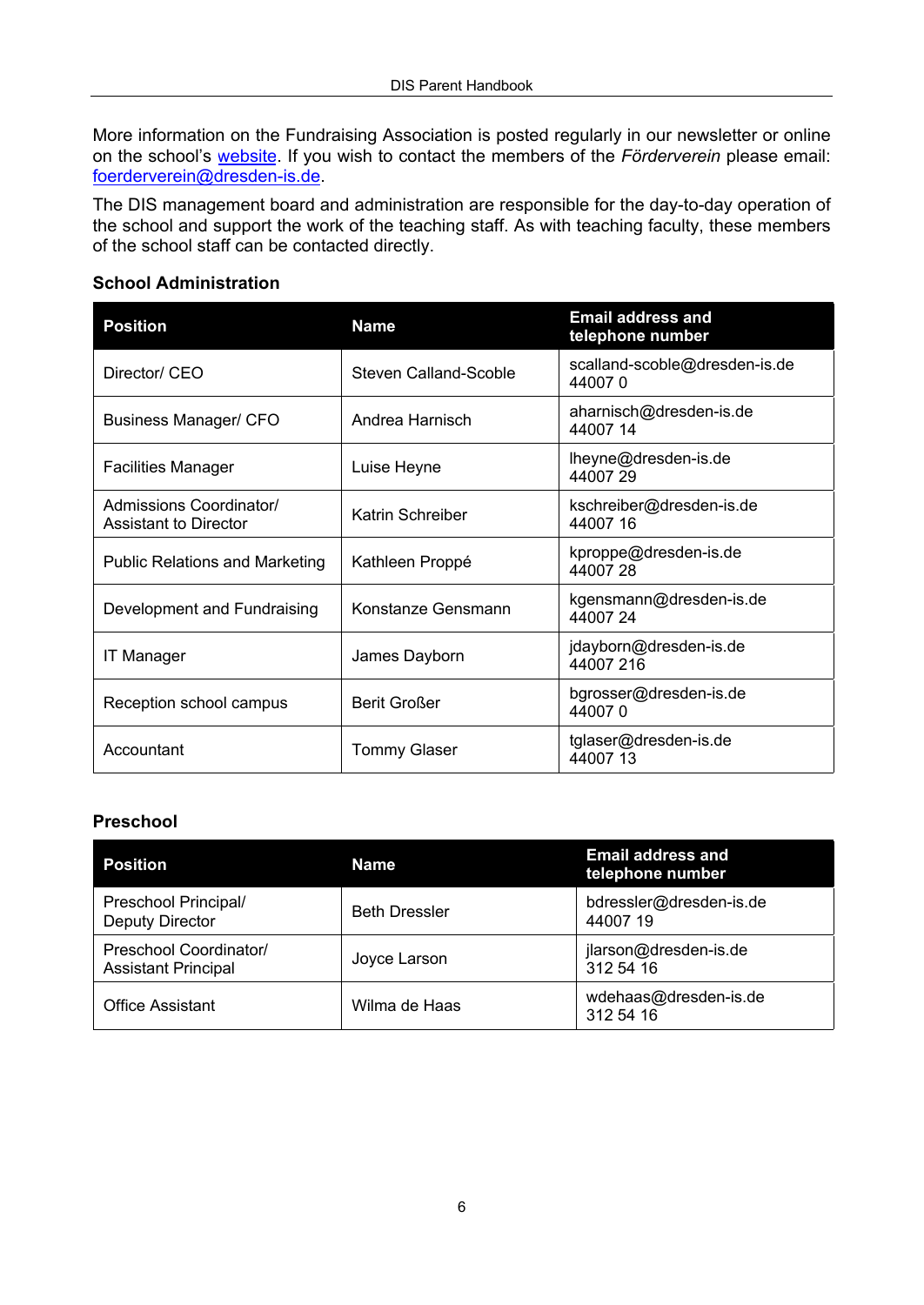#### **Primary School**

| <b>Position</b>                                       | <b>Name</b>                | <b>Email address and</b><br>telephone number |
|-------------------------------------------------------|----------------------------|----------------------------------------------|
| Primary Principal/<br>Deputy Director                 | <b>Beth Dressler</b>       | bdressler@dresden-is.de<br>44007 19          |
| <b>Primary School Office Assistant</b>                | Antonella Arvanitis-Dunkel | aarvanitis-dunkel@dresden-is.de<br>44007 20  |
| <b>PYP Coordinator/</b><br><b>Assistant Principal</b> | Kim Aguirre                | kaguirre@dresden-is.de<br>44007 20           |
| PYP Co-Curricular Coordinator                         | Tamas Simon                | tsimon@dresden-is.de<br>440070               |
| Counselor                                             | Dr Elaine Dolan            | edolan@dresden-is.de<br>440070               |

### **Secondary School**

| Position                                                                                        | <b>Name</b>        | Email address and<br>telephone number  |
|-------------------------------------------------------------------------------------------------|--------------------|----------------------------------------|
| Secondary Principal                                                                             | Jennifer Tickle    | jtickle@dresden-is.de<br>4400727       |
| Secondary School Office<br>Assistant                                                            | <b>Grit Stasik</b> | qstasik@dresden-is.de<br>44007 27      |
| <b>MYP Coordinator/</b><br><b>Assistant Principal</b>                                           | Flora Mather       | fmather@dresden-is.de<br>440070        |
| DP Coordinator/<br><b>Assistant Principal</b>                                                   | Wendy Bassam-Coles | wbassam-coles@dresden-is.de<br>4400712 |
| Asst. to DP Director of Studies/ Student<br>Services Technician/ German University<br>Counselor | Antie Kratina      | akratina@dresden-is.de<br>4400726      |
| Athletic Director & MYP/DP Co-<br><b>Curricular Coordinator</b>                                 | Tesha Harry        | tharry@dresden-is.de<br>440070         |
| Careers Counselor                                                                               | Harold Beck        | hbeck@dresden-is.de<br>440070          |
| Counselor                                                                                       | Eleanor Wallace    | ewallace@dresden-is.de<br>4400722      |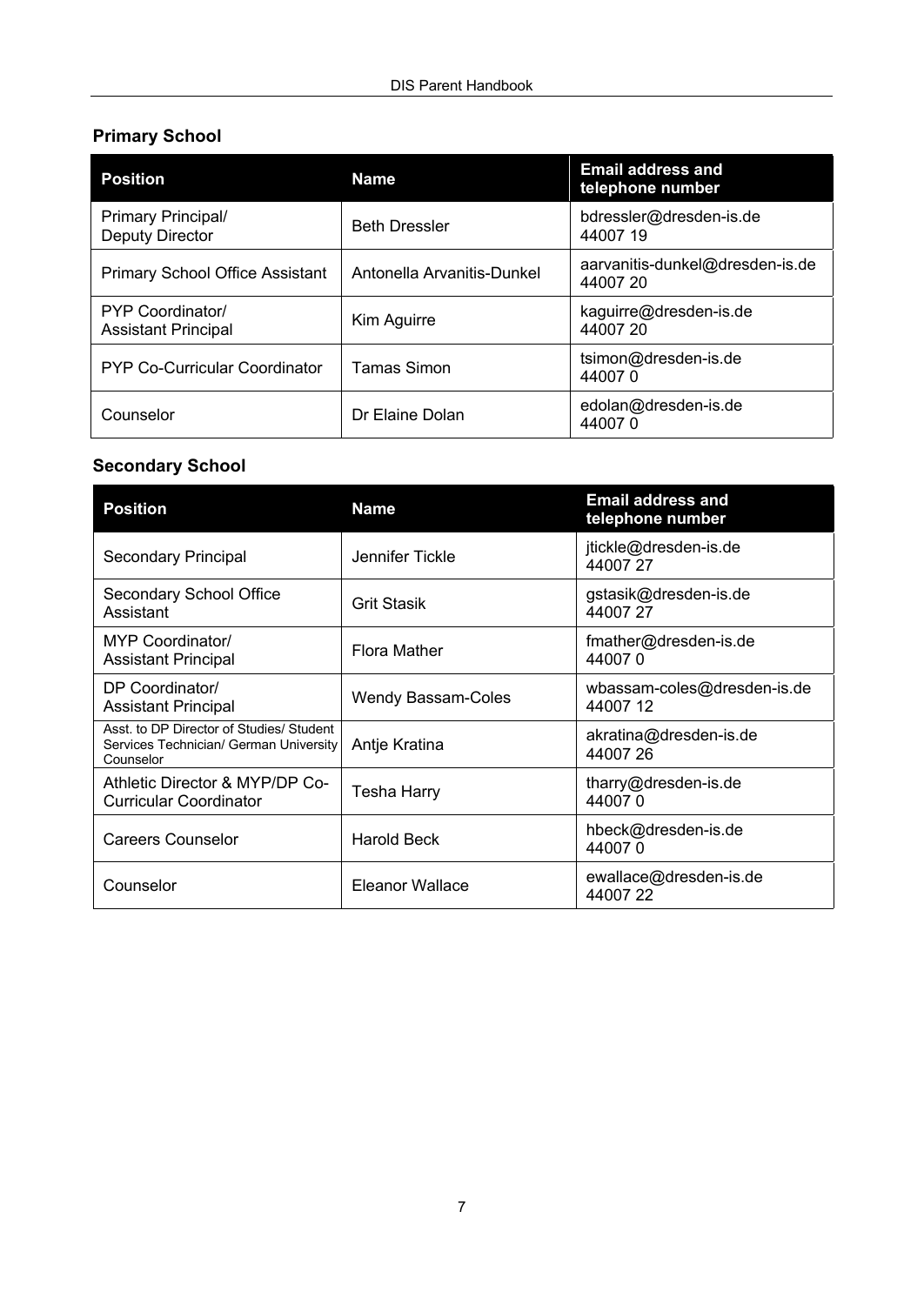# **Section 1: Whole School Information**

# **School Locations**

**School Campus: Students in K5 and Grades 1 to 12** attend school at the school campus. Annenstrasse 9, in Dresden-Altstadt. At the school campus, you will find a renovated school building housing most of the Secondary school and administration, a purpose-built building housing the primary school, libraries, and cafeteria, and a sports hall. The school campus site is easily reached by a five-minute walk from the Postplatz tram and bus stop area. Younger students should be brought to school and picked up by their parents or guardians. Many parents arrange to carpool to the school campus as parking is limited. Please park outside of the school property. Written permission from parents is required for all students Grade 5 and younger, who use public transportation to and from school without an accompanying adult. Students may also ride their bikes to school. Bicycle stands are available on the school grounds.

**Preschool Campus: The Preschool (ages 1-5)** is housed in the villa at the preschool campus, Goetheallee 18 (G18), in Dresden-Blasewitz. It is convenient to reach the Goetheallee site by taking tram numbers 12 or 6, exiting at Lene-Glatzer-Strasse, then taking a five-minute walk through the Waldpark.

# **Parking at School Campus**

The parking opportunities close to the school campus are very limited. We recommend using public transportation or cycling if possible. The closest tram stops to the school are Postplatz and Alfred-Althus-Strasse. If you drive your child to school, please use the DIS drop-off zone in front of the school to stop and drop off your child. Please be aware that this is a drive-through lane, not a parking zone. Make sure to pull forward so other cars can pull in behind you and off the street. The parking spots clearly marked with 'DIS' on the left in the drop-off zone may be used for brief parking whilst dropping off or picking up your child.

To avoid excessive parking tickets in front of the school campus, the school is offering a special parking shield. The parking shield needs to be set with the time of arrival to inform the parking attendant. Parents can get their parking shield at the school campus Reception for  $a \in \mathbb{Z}$  nominal charge. The parking shield does not allow you to park for an unlimited period of time and will not prevent you from getting a parking ticket if you have been parked for more than 15 minutes. Please be aware that DIS will not reimburse parking penalties.

### **Admissions**

The application takes place [online.](https://www.dresden-is.de/en/join/learn-at-dis/admissions) Please contact the Admissions Coordinator at admissions@dresden-is.de regarding the application process. It is important to note that prior to the formal offer of admittance to the school, parents and children meet with a school leader to discuss the prospects of the child achieving success in his/her academic studies at DIS. At these meetings:

- All previous school records are reviewed in order to agree upon the correct placement for your child.
- Any specific assessments, support or enrichment programs required are planned.

Parents must submit all relevant documents online such as report cards from at least the last two years of the student's education, plus reports from the current school as well as a picture of the student, health information. No applications will be decided upon until a review of the marks has been completed. Grade 6-12 applicants take an entrance test in Mathematics, English, and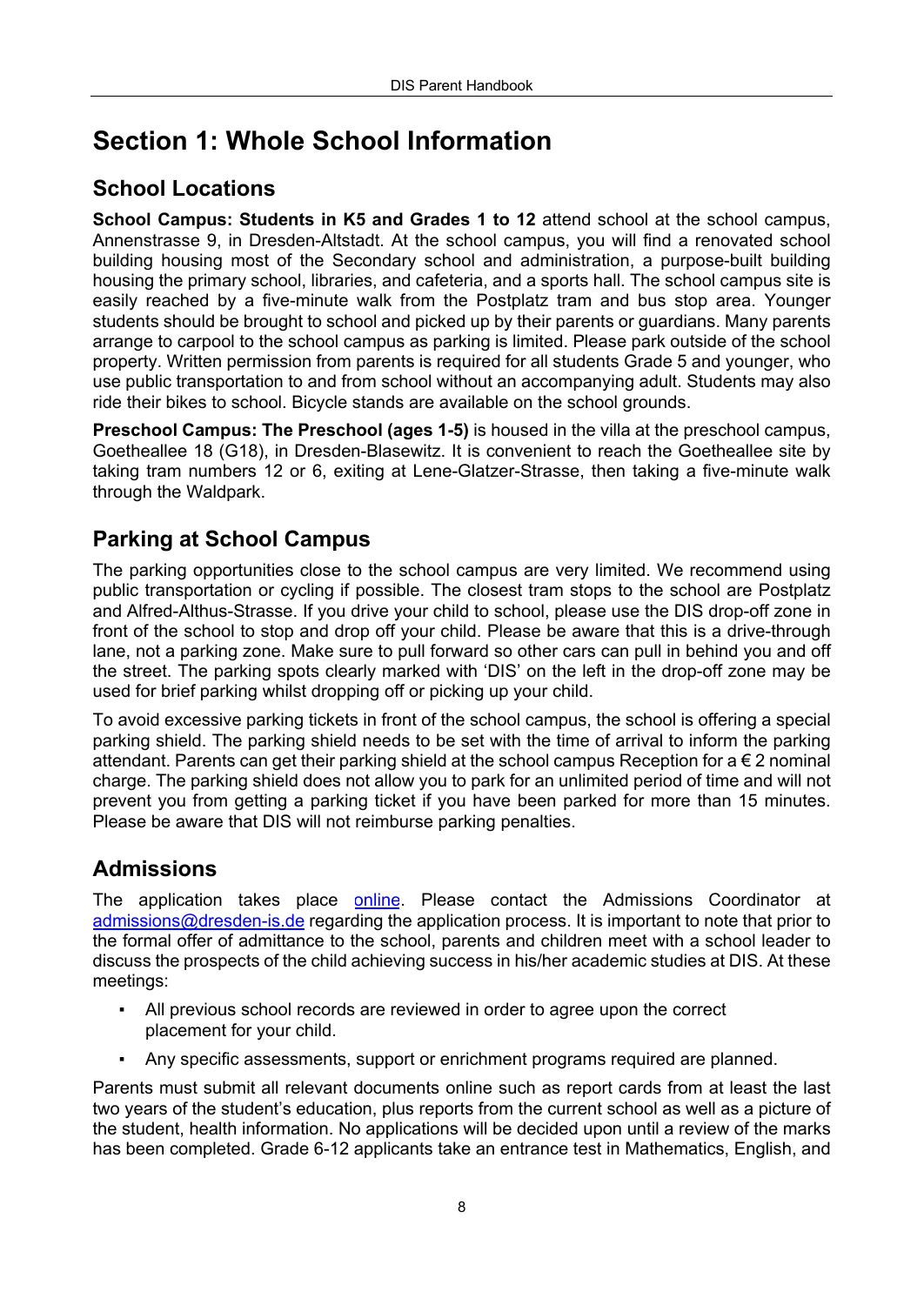German if the student has language knowledge. A conditional placement is agreed upon if needed. The final decision on admittance and placement rests with the Principals and Director.

#### **Re-enrolment for the new School Year**

Re-enrolment begins with a survey in February; families are requested to advise the school whether or not they plan on returning the following school year. When a student plans to leave DIS, parents should inform the Admissions Coordinator in writing at least two months prior to the withdrawal of the student (see child care contract or school contract).

In addition, the payment of school fees and the return of locker keys and books is required to receive records, report cards and certificates.

### **Daily Routine at Preschool Campus**

Students who arrive at Preschool between 7:30 and 8:00 attend morning care, supervised by a class teacher. There is a morning care room upstairs for PK3/4 children, and one room of the Bumblebees' suite is used for morning care for PK1 and PK2 children. After 8:00, the children go directly to their classrooms. Morning Circle time usually starts at 9:00.

### **Daily Routine at School Campus**

Students of all ages are expected to be in school on time and be prepared for their school day.

#### **Primary School**

| <b>Kindergarten</b> (K5) Morning care: |          | 7:30-8:20                                               |            |
|----------------------------------------|----------|---------------------------------------------------------|------------|
|                                        | Lessons: | 8:20-15:15, on Tuesdays 8:20-14:30                      |            |
|                                        |          | After School Care: 15:15-18:00, on Tuesdays 14:30-18:00 |            |
| <b>PYP</b> (Grades 1-5) Morning care:  |          | 7:00-8:20, on Wednesdays until 8:40                     |            |
|                                        | Lessons: | Mon, Thu, Fri                                           | 8:20-15:15 |
|                                        |          | Tue                                                     | 8:20-14:30 |
|                                        |          | Wed                                                     | 8:40-15:15 |
|                                        |          |                                                         |            |

After School Care: Available until 18:00

#### **Secondary School**

In MYP and DP (Grades 6-12), school operates on a 10-day schedule, from Monday through Friday with lessons that are 60 minutes in length. Classes for MYP and DP students start at 8:30 and finish at the latest by 15:45.

#### **Attendance**

Regular and punctual attendance is essential for students from Preschool to Grade 12. The school keeps detailed records of attendance. The school is responsible for the welfare of a student from the start to the end of the school day while that student is registered as 'present' on our premises. Absences from school must always be explained in writing by a parent or guardian. Teachers maintain a register of student attendance and lates in their classes and these records are indicated in school reports and school transfer documents.

Requests for leave of absence outside the normal holiday time should be obtained from the appropriate Principal five days in advance. Parents should not plan holidays during school time. Forms to apply for student leave are available in the school offices and [online](https://www.dresden-is.de/en/learn/primary-school). The Principal requires that the student obtain comments from teachers about the impact of the absence to be taken into consideration before the request can be granted.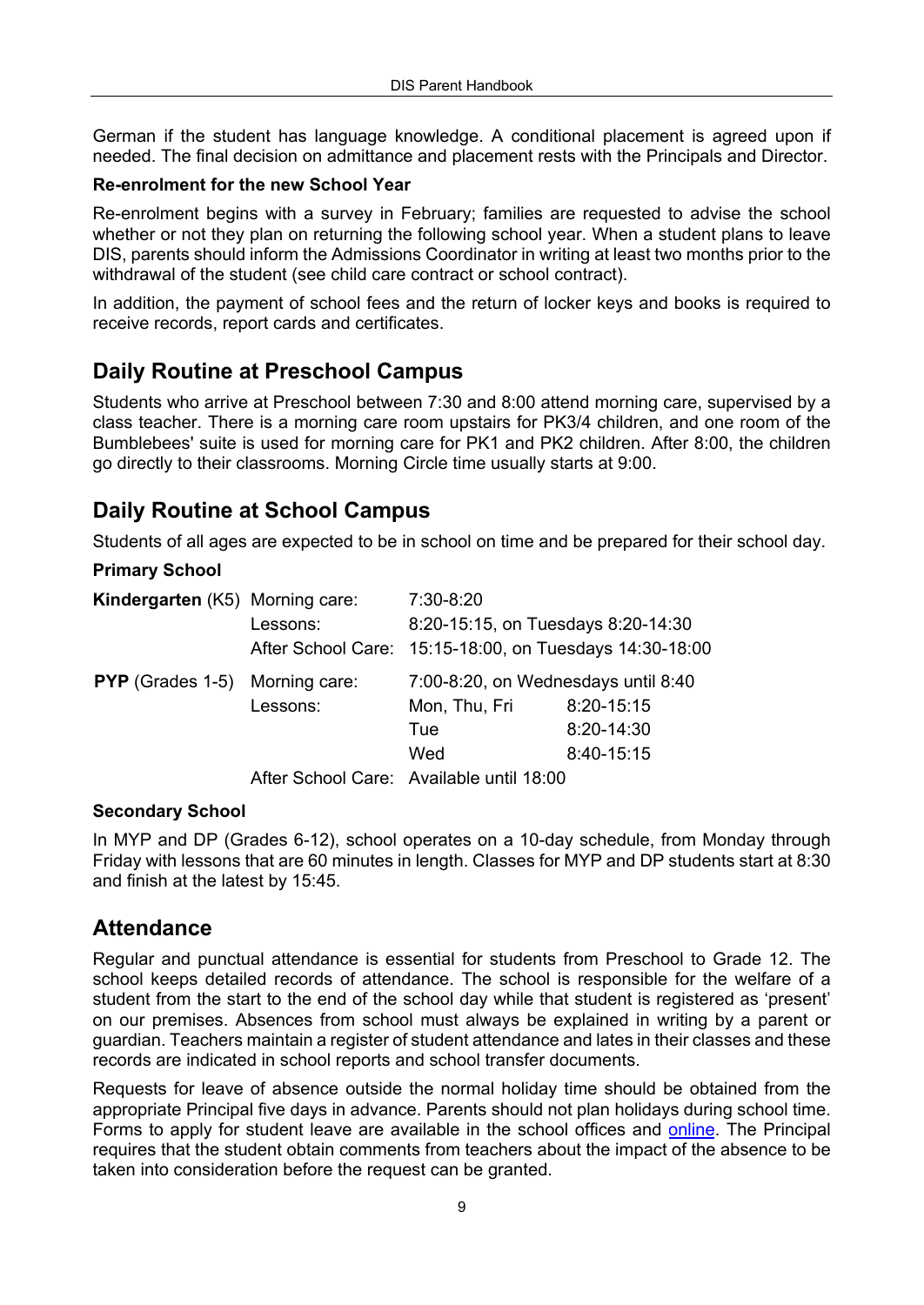For students who are absent because of illness or other unplanned reasons, parents must call the school or use the [online form](https://www.dresden-is.de/en/learn/secondary-school) (for reasons of exceptional or longer periods of absence) and notify the appropriate office of their absence by 9:00. As a guideline, the maximum period of absence, for any reason, considered acceptable in any one year should not exceed 26 school days (85% attendance).

K5 and PYP students who arrive late to school must first check in at the Reception office before reporting to class. The teachers record attendance electronically, but only the Reception office may change the note from "absent" to "late". When a parent picks up a child early from school, they must notify staff at the Reception office.

Only students in Grades 11 and 12 are permitted to leave the premises without special permission and then only in the lunch hour. This privilege will be granted by the Principal upon receiving a letter of approval from the parent or guardian. The students will be expected to sign in and out.

#### **Sign-out Procedure for Preschool and PYP students**

- **Preschool** Parents are welcome to pick up their children as soon as afternoon classes finish at 15:20 (14:20 on Tuesdays). After school care (ASC) at G18, available until 18:00, is free of charge. When picking up your child, whether from the classroom or after-school supervised care, it is important to check your child out by giving his/her ASC card directly to an ASC staff member on duty.
- **PYP** The school day ends at 15:15 (14:30 on Tuesdays) and PYP students are dismissed to go home, join After School Care (ASC) activities or co-curricular activities. Children will join ASC either on the playground or at one of the activities. All children who are leaving need to sign-out in the foyer of Building B. Children who do not have permission to leave alone must be checked out by their parent or guardian, or a designated pick-up person previously given to the school in written permission. Students are not allowed to independently check themselves out and then check back in. Once they have checked out, they need to go directly home.

### **Report Cards and Student-Parent-Teacher Conferences**

It is important that students are aware that to receive report cards all books and supplies (e.g. sport uniforms) must be returned to school.

- **Preschool** For the 3 to 5 year olds, written report cards are issued twice per year: in February and June. The first Parent-Teacher-Student conference is scheduled just before the first day of school in August. Parent conferences are held in the late fall and early spring. If you need to meet with your child's teacher at other times, please make an appointment. Student-Led Portfolio conferences are held in late spring. **Primary** For K5 through Grade 5, written report cards are issued two times per year: in February and June. Grades are not awarded in report cards up to Grade 5. Primary Parent conferences are scheduled in October, prior to the fall break. Students and parents also participate mid-year in Three Way conferences and at the end of the year in a Student-Led conference. If you need to meet with your child's teacher at other times, please make an appointment. **Secondary** In the Secondary School, report cards are issued two times per year, one at the
	- end of each of the 2 semesters. Parents have the opportunity to check grades at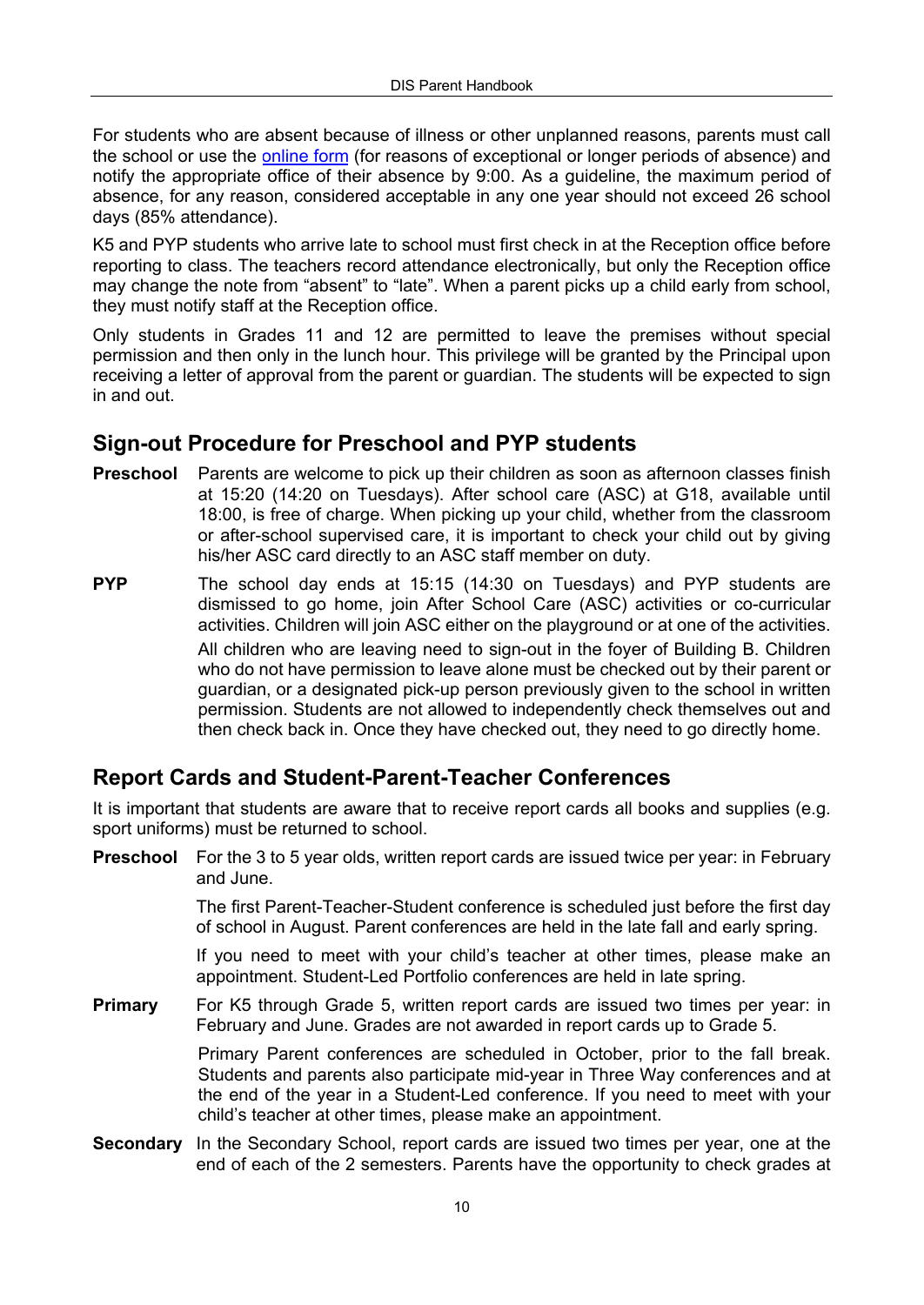any time during the semester in Managebac. Opportunities for Parent-Teacher conferences are scheduled every semester. Students and parents are also expected to participate in Student-Led Portfolio-based conferences with their child's advisory teacher.

#### **Information Resources**

There are many formal and informal ways for members of the DIS community to communicate with one another. In all communications, parties are asked to use existing and appropriate channels.

| <b>School</b><br>Website      | This is the most important source of information for anyone involved or<br>interested in the Dresden International School. The website, www.dresden-<br>is de, is an overview of the school for the general public. It answers basic<br>questions about DIS and contains program and admissions information as<br>well as community news.                                                                      |
|-------------------------------|----------------------------------------------------------------------------------------------------------------------------------------------------------------------------------------------------------------------------------------------------------------------------------------------------------------------------------------------------------------------------------------------------------------|
|                               | Parents will also find information for families, including a calendar of events<br>and holidays, menus, parent handbook, and detailed information about co-<br>curricular activities and events.                                                                                                                                                                                                               |
| Preschool/                    | Preschool teachers document the week's learning with a short summary on<br>Seesaw. We also use Seesaw to send messages to parents and as an<br>information resource from the teachers to the parents.                                                                                                                                                                                                          |
| Primary<br>Communi-<br>cation | K5 to Grade 5 students have an online portfolio via Seesaw. Teachers and<br>students update this learning journal regularly. Teachers post a weekly<br>message outlining the learning that has occurred and includes any<br>important information and updates.                                                                                                                                                 |
| DIS News &<br><b>Notes</b>    | The newsletter is distributed regularly (except during [bank] holidays) via<br>email to families who have signed up for it. The DIS News & Notes gives an<br>overview of the past week's happenings and information about upcoming<br>events and areas of interest. It also informs parents of special school<br>activities such as meetings, mission, vision, performance, and community<br>happenings.       |
|                               | If DIS community members would like to submit an item for inclusion, please<br>contact the Marketing Department (marketing@dresden-is.de).                                                                                                                                                                                                                                                                     |
| Facebook                      | Are you following us on Facebook? If not, here's what you could be missing:<br>In addition to school news and updates, you too can be a part of the<br>conversation. Add your voice on various topics. Tell us what topics you'd<br>like us to cover in the future. Head on over to our Facebook page and click<br>the "like" button. Share your thoughts and experiences with other people.<br>Stay informed. |
|                               | While we welcome your comments through our social media channels, for<br>your safety and security please do not post confidential or sensitive<br>information.                                                                                                                                                                                                                                                 |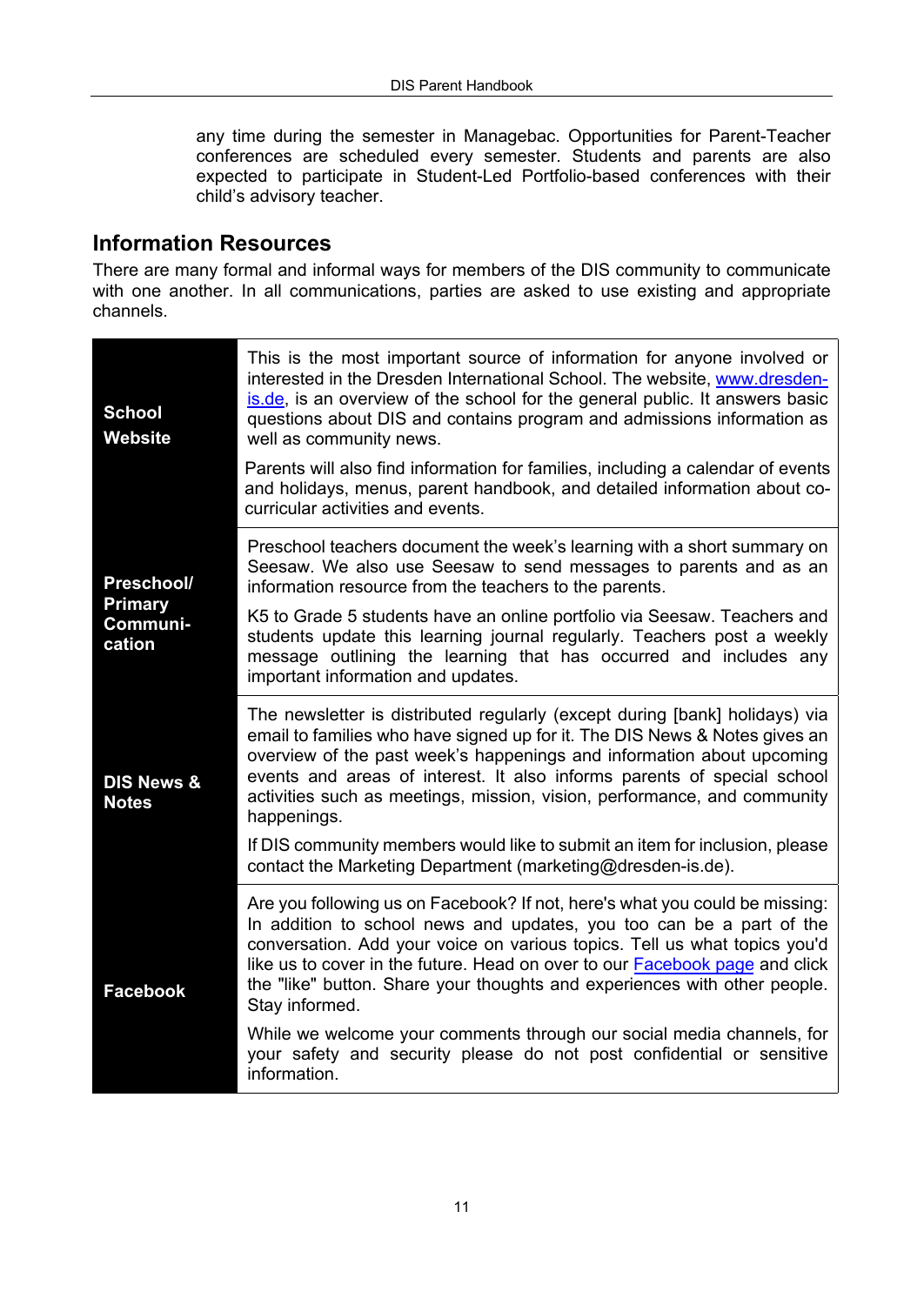| School<br><b>Monitors</b> | The DIS school campus has TV monitors on each floor of both school<br>buildings, and the sports hall, where upcoming events, projects, news and<br>information can be found.                                    |
|---------------------------|-----------------------------------------------------------------------------------------------------------------------------------------------------------------------------------------------------------------|
|                           | Assemblies serve a number of purposes including building school spirit,<br>showcase talents, educate students, celebrate holidays, and distribute<br>awards, just to name a few. Parents are welcome to attend. |
| <b>Assemblies</b>         | Primary assemblies take place on a regular basis. Secondary assemblies<br>take place during extended advisories. Awards assemblies are held once a<br>semester.                                                 |

### **Current Contact Details**

Parents are asked to keep DIS informed of any changes to family contact information by contacting the Admissions Office at admissions@dresden-is.de. It is necessary for the functioning of the school and for emergencies to have up-to-date contact and address information.

### **Communication at DIS**

Direct communication is the most effective way for parents to handle a concern about their child's academic program. The process of direct communication requires that parents approach the person most closely connected to resolving the concern, which, with most academic issues, is the teacher.

All DIS staff naturally welcome feedback from parents, and teachers regularly make themselves available to deal with parental concerns and questions. It is helpful for parents to schedule an appointment by contacting the teacher directly and requesting an appointment by email. The address is their first initial and last name followed by @dresden-is.de. For example, Steven Calland-Scoble can be emailed using scalland-scoble@dresden-is.de. Appointments may also be scheduled by contacting the Office Assistant to your child's Principal.

It is essential that parents speak directly with teachers, especially the appropriate teacher advisor and class teacher, if there are concerns about the progress of their child/ren.

If the parent and the teacher cannot agree upon a resolution, or if the agreed-upon actions are not effective, parents should then bring the issue to the attention of the division Principal, then if necessary, to the Director. This process not only provides the most direct route to resolving a problem, it also opens up the all-important communication channel between parent and teacher.

| <b>Nature of Issue</b> | Curriculum                | Social/Emotional              |
|------------------------|---------------------------|-------------------------------|
| Stage 1                | Subject teacher           | Advisory teacher              |
| Stage 2                | <b>Head of Department</b> | Assistant Principal MYP or DP |
| Stage 3                | MYP or DP Coordinator     | Secondary Principal           |
| Stage 4                | Secondary Principal       | Director                      |

**In the Secondary School the communication chart below should be followed.**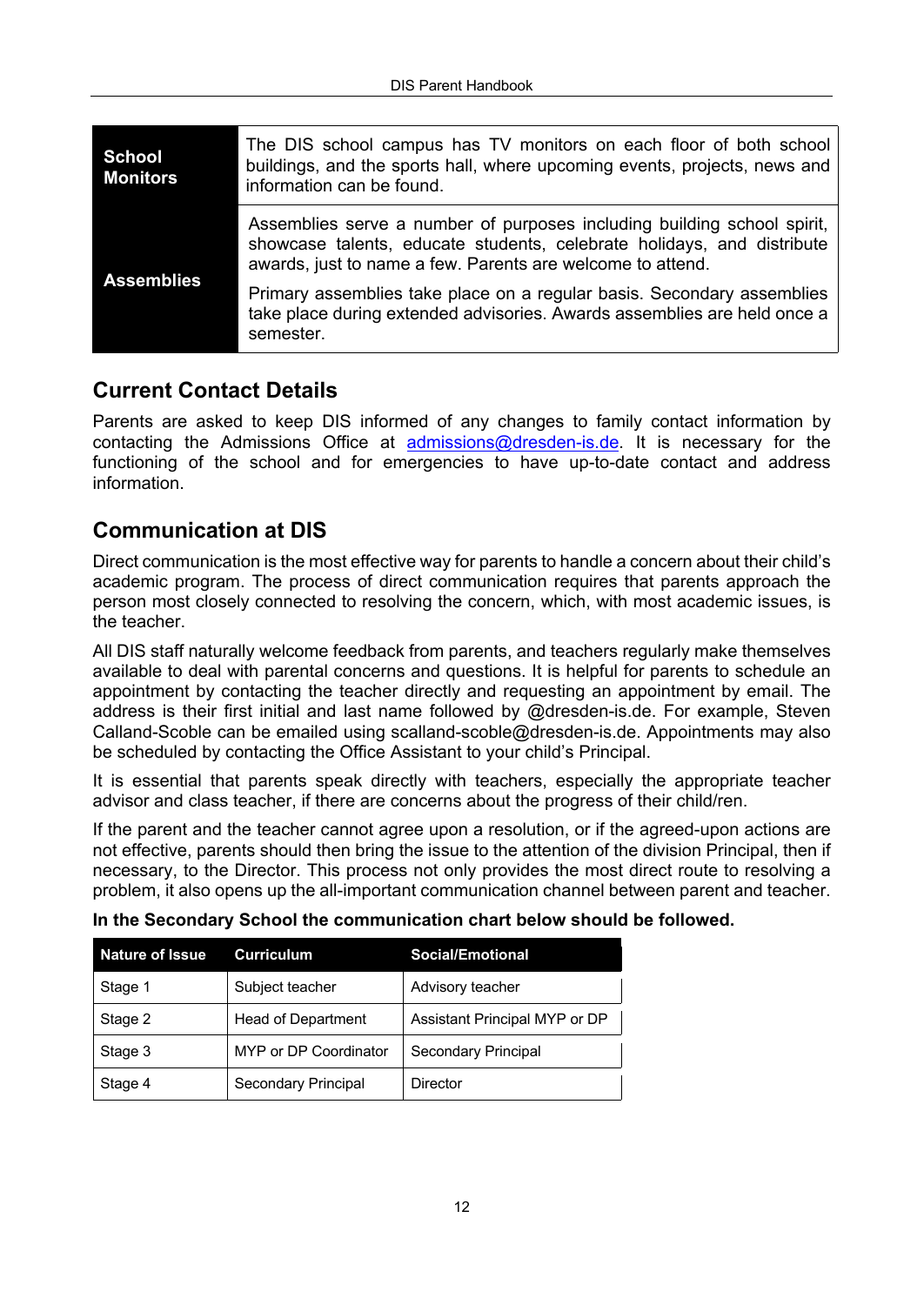# **Guidelines for the Use of Emails**

DIS recognizes the need for clear communication channels between the various stakeholders of our school community. With very few exceptions email practices at DIS are very good but occasionally misunderstandings and errors can happen, and this is something we wish to avoid. For parents we have developed the following guidelines in the use of any email communication between school and home.

- Emails can be used to inform the teachers of something that happened at home or ask questions that require only a brief answer. Any dialogue relating to student progress is better addressed in a face-to-face meeting or phone call between parent and teacher.
- If there are issues that require a discussion or a longer explanation, it will be necessary to arrange an appointment with the teacher.
- Teacher schedules may result in emails only being answered the next day but we will try to answer all emails within 24 hours. Please do not expect an exchange of email communication with teachers after working hours or at weekends.
- Any urgent issues that need to be dealt with the same day need to be communicated via the secretaries.
- Any communication by e-mail between home and school should always be polite, friendly and respectful and in accordance with our school values.
- The cc function should only be used when considered absolutely necessary to avoid over communication and sending the wrong signal to the main recipient.

# **Emergency Communication**

An emergency and/or crisis communication plan is in place at DIS as, during times of crisis, it is natural to want information as quickly as possible. DIS provides its community with the maximum amount of information that is possible and appropriate depending upon the kind of emergency and other constraints (i.e. legal dictates, security, emotional well-being of those involved). The safety and security of all children at DIS are the school's top priorities and all actions taken will reflect this.

Should such an event take place, parents will be informed via one of the following methods:

- **SMS:** when immediate action is necessary
- **Email:** when families need to be informed within one day's notice
- **Newsletter:** regarding an issue, which involves security, but does not directly influence the running of the school

### **Rights and Responsibilities**

Each student, parent, staff member, and Board of Directors member in our school community has the right to be treated with respect, courtesy, and consideration by all other students, parents, staff, and Board of Directors members. As an IB World School, our community members are compelled to act towards others as internationally-minded citizens.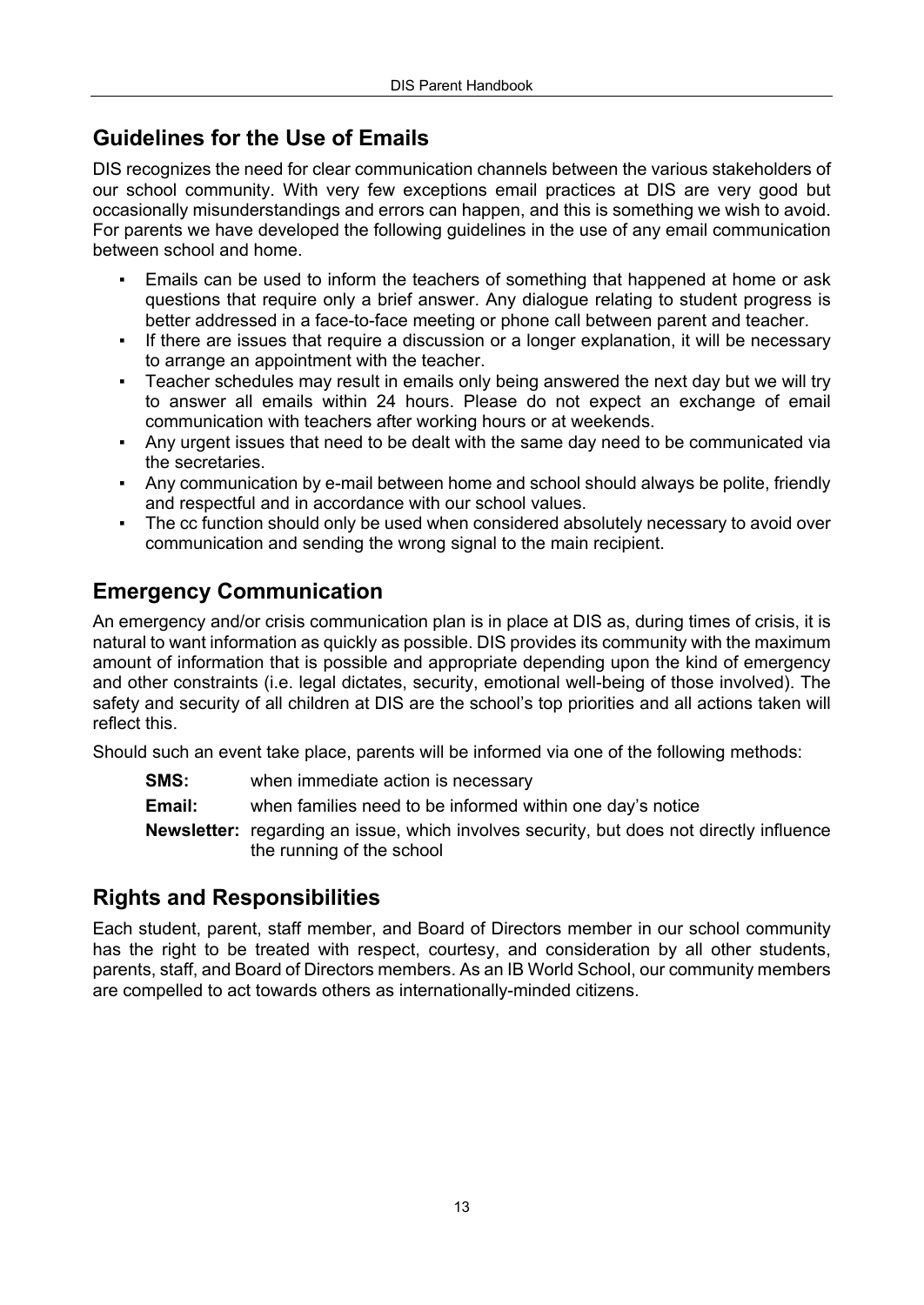# **Child Protection Policy**

Dresden International School aims to provide an environment in which students are safe from abuse and in which any suspicion of abuse is dealt with in a prompt, appropriate and competent manner, and according to Federal German Law.

If a child protection issue arises, the reporting of this must be evaluated and attempts should be made to address risks to the child. If the school finds out about a child abuse case and there are not sufficient resources available or the parents refuse necessary help then the Child and Youth Welfare Authority (*Jugendamt*) must be called upon.

This Child Protection Policy is applicable to all adults interacting, involved and working with any child at DIS, including but not limited to parents, guardians, other family members, teachers, coaches, volunteers, interns, assistants, school leadership, board members and office staff. All employees and volunteers must be familiar with and adhere to the Child Protection Policy and Procedures handbook in work-related activities.

### **Parent Concerns**

A parent or guardian with a concern, complaint or grievance about any school matter should always first approach the staff member(s) directly involved or concerned in order to resolve the matter. If an acceptable solution cannot be found, the next level e.g. Principal, should be presented with all the facts in an open manner, continuing up to the Director if necessary. If the Director deems it necessary, s/he will request a written statement and consult all parties involved. The decision of the Director shall be final.

# **Parental Conduct**

DIS is a safe and supportive community, where relationships between staff and with other adult members of the community, especially parents, must demonstrate mutual respect and a recognition of shared responsibility for student welfare and educational progress. Parental involvement is an important factor in educational success and in dealing with emerging issues with child's learning at an early stage.

In cases of parental involvement, unacceptable behavior by any parent towards staff will be confronted and challenged. The DIS Executive Board is responsible for ensuring the health and safety of school staff and students in an environment of trust, care and respect.

Unacceptable behavior includes but is not limited to threatening or actual physical violence, intimidation, unwarranted verbal or written threats, shouting, swearing or inappropriate emails and the circulation of malicious rumor in the community.

Any communication by email between home and school should always be friendly and respectful. Inappropriate email exchanges include negative emotional responses, personal criticism, threats and unsupported claims which cause distress to the employee.

Where such behavior does occur, school staff must know that their employer will play a proactive role in taking all possible action to deal with it. These include the following stepped sanctions which will be applied according to the severity of the incident:

- 1. A school meeting with the parent/guardian, staff member in the presence of a school manager to resolve the issue in a mutually respectful and constructive manner.
- 2. A written warning to the parent from the Principal after investigation of the incident
- 3. Referral to the Director/ CEO which may result in measures which address the specific action.
- 4. Referral to the Director/ CEO which may result in expulsion of the student from the School as a final resort.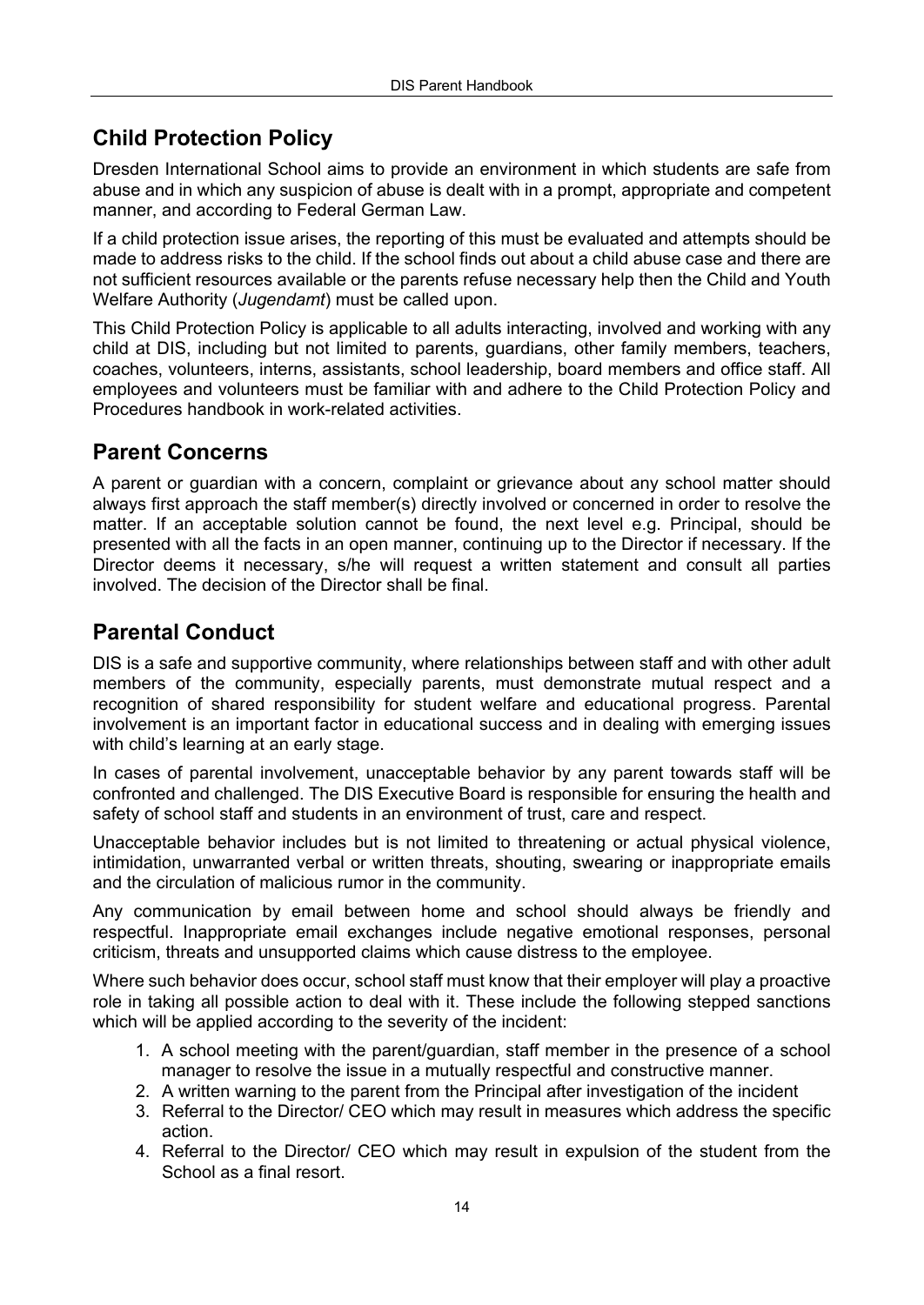Advice and support are given to DIS staff on procedures to follow in dealing with such incidents at any stage required in dealing with parents.

## **Student Code of Conduct**

In the Preschool and Primary School, the student Code of Conduct is: Be safe. Be fair. Be respectful. In the Secondary School the student code of conduct is modelled on principles of Positive Education and Restorative practices.

All DIS students are expected to adhere to the DIS Student Code of Conduct. It is based on the principle of respecting the rights of other students to be able to learn without interference. Students are expected to interact in a respectful and friendly way with their fellow students, their teachers, and all other school staff and visitors to the school. When outside on the school grounds, students are expected to show respect and care for their surroundings.

Students are not to leave the school grounds without parental permission and the agreement of the school office. Only Grade 11 and 12 students can leave the school grounds during lunch breaks and must sign out.

Parents of MYP and DP students are referred to the appropriate section in their child's student planner where the details of the Student Code of Conduct are written.

### **Student Behavior Expectations**

The goal of school behavior guidelines is to support students in understanding how to act responsibly and to resolve his/her problems effectively. Staff shall enforce behavior rules and procedures fairly and consistently amongst all students.

Each teacher will take responsibility for general classroom management by setting expectations, modelling correct behavior, rewarding good behavior, counseling the student, applying consequences fairly when this is considered effective.

When a student continues to act inappropriately and the classroom teacher has exhausted classroom management options, or when a single action by a student is sufficiently severe, the student will be referred to the Head of Department or Assistant Principal.

#### **Expulsion from school**

For repeated or severe infractions against school rules, a student may be expelled from the school as a final measure. Decisions on expulsion will be made at the discretion of the Director.

### **Identity Cards**

Access to the school campus is only possible with a valid ID Card. All students, parents and staff are issued with a DIS identity card with a photo. Parents, grandparents, siblings or nannies need to apply for a card (photo, first name, family name). The ID card costs €7. You can send a photo (image file) via email to reception (reception@dresden-is.de) throughout the school year. The ID Card needs to be worn during your stay at our school campus.

#### **Languages**

The Preschool program is based on structured play and inquiry with English and German as the languages of instruction, and children are immersed in both languages as everyday languages of conversation and activity. Our school teachers are fluent in English and many are fluent in German.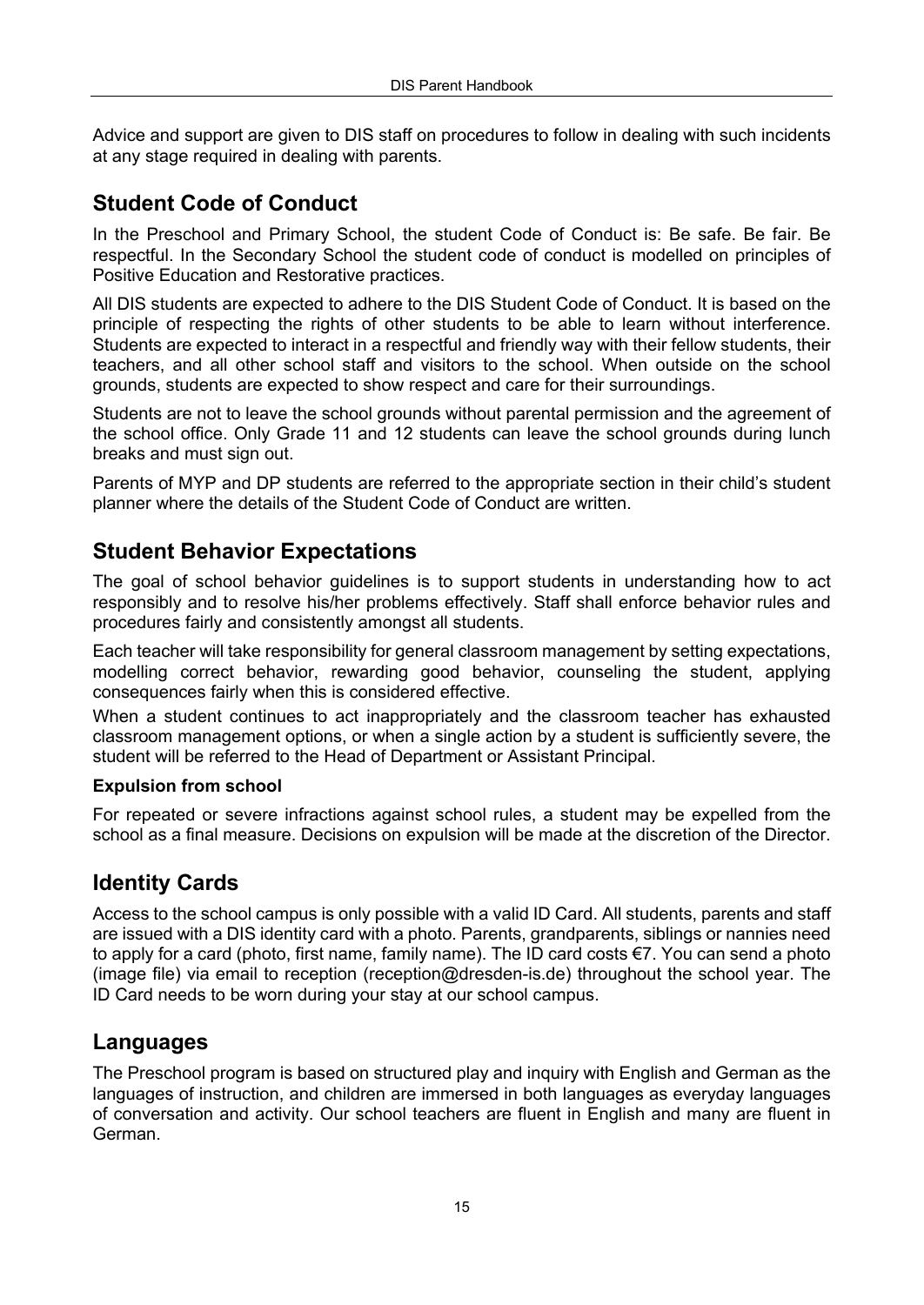The main language of instruction and the language of conversation in PYP, MYP, and DP classrooms is English. There are classes for German as a first or second language from age six onwards. Spanish is taught as an additional language in MYP Grades 6 to 10. Mother-tongue language classes can also be coordinated for those who choose to. This is based on tutor availability and funded by the parents. Students whose first language is not English are supported through our English as an Additional Language Support (EAL) program until they are ready to learn independently in English.

#### **Meals**

Preschool and the School Campuses are nut-free, which means children and adults must not bring any food onto campus with nuts or foods with nut products listed in the ingredients. It is important to respect this restriction because we have several students with severe allergies.

Every student has the option to register with Gourmetta, our food service provider.

**Preschool** Gourmetta catering service provides one menu daily for Preschool-children **Campus** aged 1-5. A meal costs  $\in$  4.06.

> In the preschool classes, parents sign up for a week at a time to bring healthy food for morning and afternoon snacks prepared by the teachers.

> Students who stay after 16:00 need to bring an individual healthy snack for late afternoon.

**School** There are two food breaks during the school day, morning snack and lunch. **Campus** At the school campus, from kindergarten up, each child may bring a healthy snack to school.

> K5 students as well as students in Grades 1-12 can choose between three different dishes. Meals or components are prepared fresh on campus. Every meal includes a fresh salad or a dessert. Students can choose the individual components. Lunch costs are between  $\epsilon$  3.59 and  $\epsilon$  4.52 per meal (K5 students pay  $\epsilon$  4.06). Menus are available on the school's [website](https://www.dresden-is.de/en/learn/primary-school/lunch).

**Note:** Meals must be ordered in advance (at least by 13:00 the day before) and paid by debit. This can be done by email (bestellung@gourmetta.de), online (www.gourmetta.de), or at the school campus Terminal. It is not possible to pay cash. Cancellations are possible every day until 8:00 by contacting Gourmetta directly via phone (0351 3127 117) or via Fax (0351 3127 118).

#### **Electronic Equipment**

**Preschool/** No personal electronic equipment may be used in class or during school

- **PYP** sponsored activities. Mobile phones must be kept in lockers during the school day. Smart watches and similar devices should be in airplane mode throughout classes. The school is not responsible for loss or damage to personal electronic equipment.
- **MYP/DP** Mobile phones must be kept in lockers during the school day. Smart watches and similar devices should be in airplane mode throughout classes. The school is not responsible for loss or damage to personal electronic equipment.

The telephone in the school office is for school business only and for students only in urgent matters. Students should not plan on using the school phone for personal communication.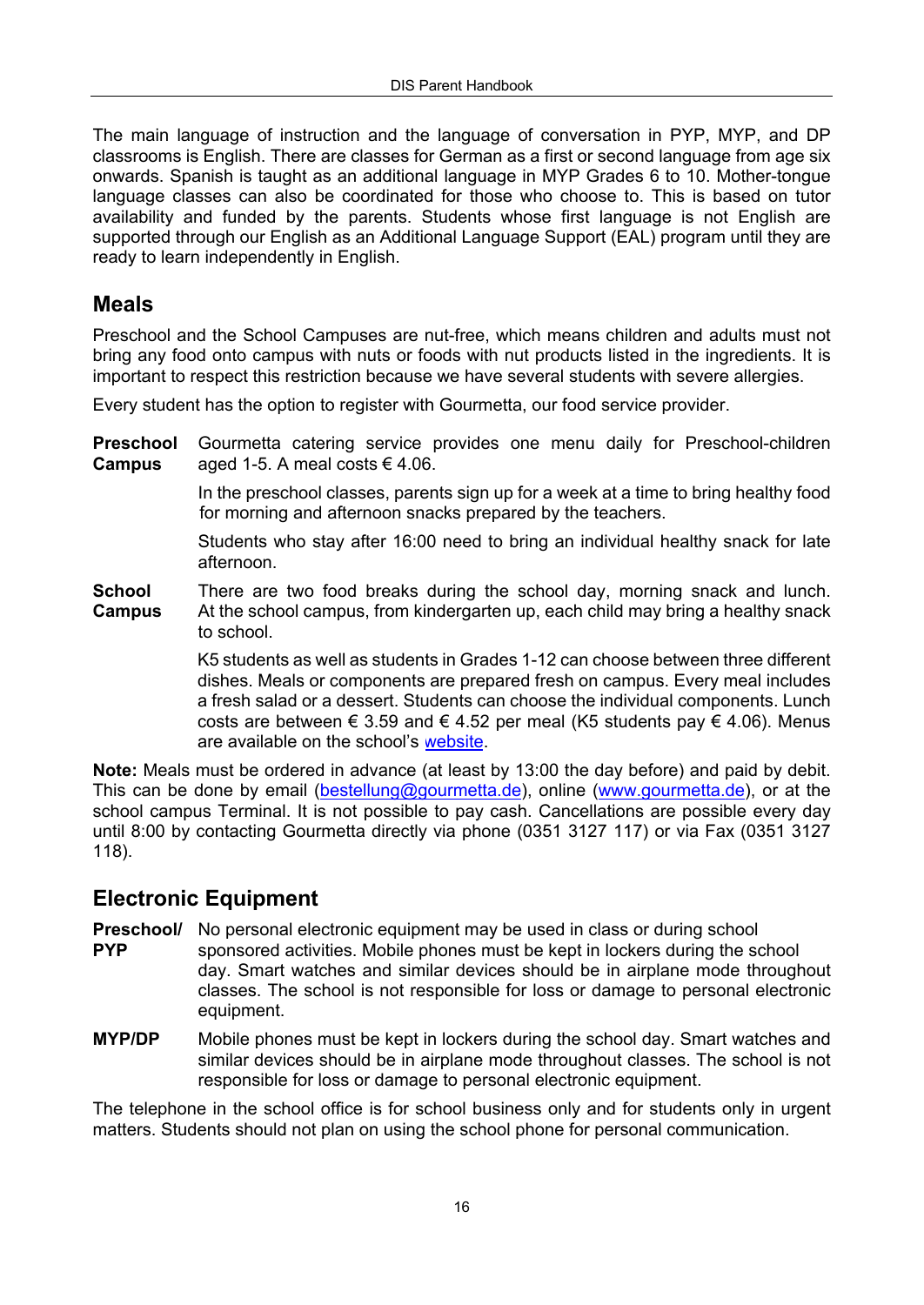## **BYOD – Bring Your Own Device**

Students are expected to bring their own computer device everyday as part of their required school supplies from Grade 6 onwards. Their device will serve as one of many learning tools that teachers and students will be utilizing on a day to day basis. The BYOD Program is intended to provide balanced and meaningful use of technology integrated by teachers throughout student academic curriculum. This will facilitate our learners to develop essential 21st century technology and digital citizenship skills needed in today's world.

We recommend the use of Chromebooks in the school. Any Chromebook less than three years old is suitable. We will also be able to support Windows 10 and MacOSX Mojave and higher. All devices must have the Chrome Browser installed. The latest version of the browser can be [downloaded here.](https://www.google.com/chrome/)

#### **Books and Materials**

Students are expected to be responsible for personal and school materials. All textbooks remain the property of DIS; they are loaned to students who must pay for replacement of lost text and library books.

In Primary School, some stationery and school materials are organized by the school. Some books are consumable, meaning children write in the book and they take it home at the end of the school year.

In Secondary School students are responsible for providing their own pens, binders, and other stationery as required from Grade 6. Literary works are invoiced to students.

### **Student Welfare and Safety**

All parents must ensure that the school office has an updated student health information sheet. If your child should contract a communicable disease, please notify the school. We will inform other parents of any relevant exposure risks.

Please call the school office (see Structure and Contacts), preschool or school campus, and leave a message by latest 9:00 or send a note to reception@dresden-is.de if your child is sick.

If we have not received any notification about your child's absence, we will have to contact you.

For primary and secondary students, a doctor's note is compulsory when the student is absent for three days or longer. A doctor's note is essential on the first day of absence if absence coincides with a summative assessment.

In case your child is sick due to a virus/contagious disease (such as Covid, whooping cough, measles, mumps, rubella, scarlet fever, lice, etc.), you must inform the school. We have to report these illnesses to the state health office. In addition, there has to be an announcement to the school community so that parents are notified. A doctor must give approval that the child can go back to school. In special cases, the school can require a written note from the doctor. Should a child become ill at school, parents will be notified by telephone.

If children are found to have head lice, they should be kept home for treatment until the prescribed treatment has been concluded and deemed effective. Parents are obligated to check their child's head for lice regularly, especially after holidays.

The staff will deal with minor accidents, and parents will be notified if necessary. If a child needs to go to the hospital, we will telephone parents and inform them to which hospital the child has been taken. If parents are not available, we will telephone the emergency contact. If an accident should occur on an excursion away from school, we will follow the same procedure. Please notify the school office immediately with any changes in contact information.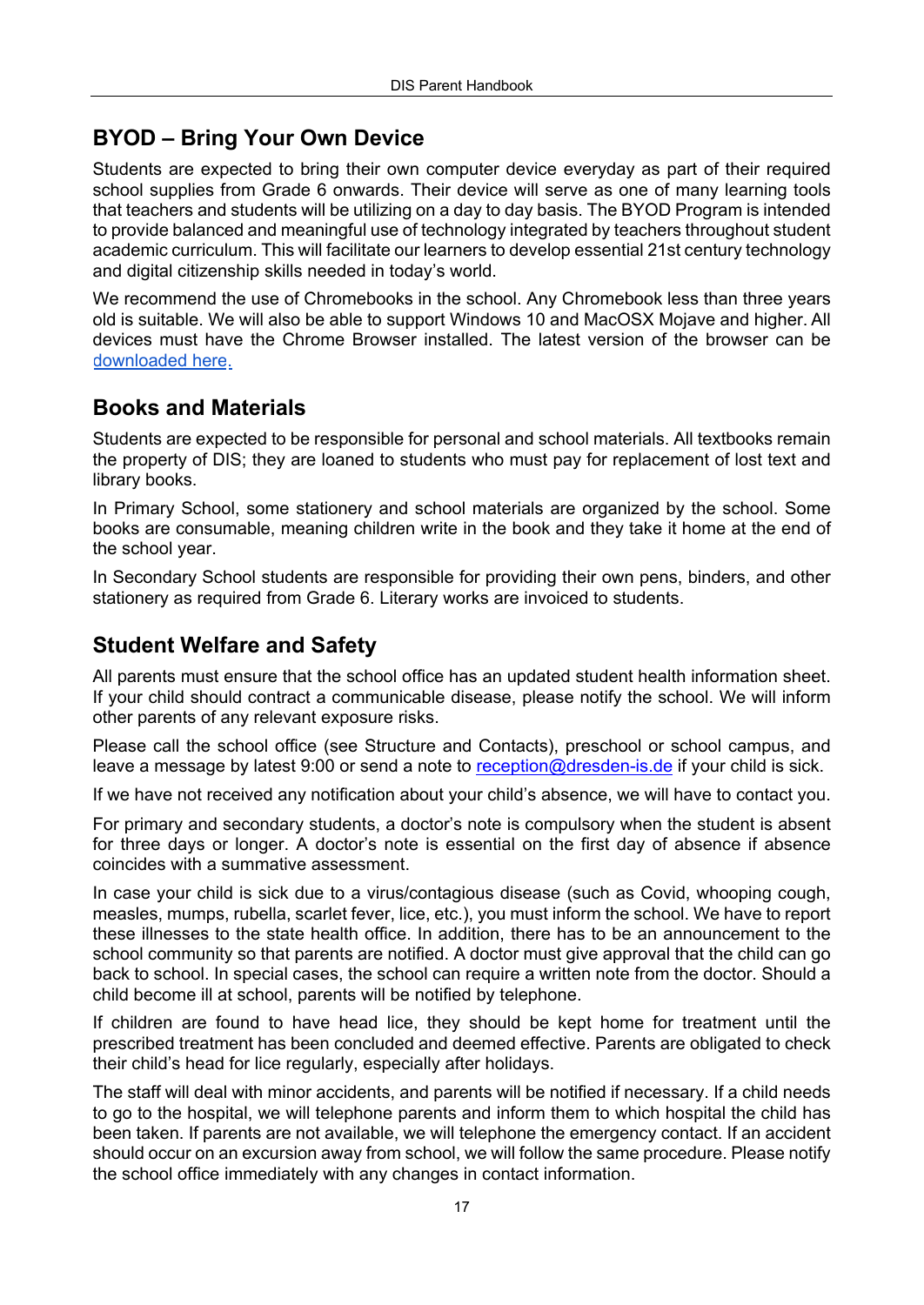Due to the guidelines of the Saxony Ministry of Culture, there is no legal requirement for our staff members to give out medication to students. Exceptions to this guideline are possible, e.g. in cases of chronic illnesses. In such cases, the following requirements are expected from parents:

- Receipt of a written parental agreement
- Receipt of a medical prescription of the doctor indicating the name and dosag
- Agreement by the school that the student is not able to take the medication by him/herself

In general, the guideline of the Saxony Ministry of Culture of December 2016 is obligatory. Please contact the school office for more information.

At DIS emergency fire drills are carried out periodically each year.

### **Smoking/Alcohol/Drugs**

Student smoking, drinking alcohol and taking of any drugs is not permitted on or near school premises or during school-sponsored study trips or events. Students found doing so will face consequences in accordance with the Student Code of Conduct. Our school campus is also a non-smoking zone for all adults.

### **Lost Property**

Lost items which are found on one of the school campuses are taken to a "Lost and Found Box" in each building. Please check the box when you have lost something. Periodically throughout the school year, items that have not been claimed will be donated to charity.

Students are strongly encouraged to leave valuables that are not needed for educational purposes at home. Students may use personal laptops, but must take care to ensure their security at all times and to use them according to the DIS Computer and IT Use Policies, which is available at the student portal and with the Admissions Coordinator.

# **Field Trips**

Field trips will be announced in advance. Parents are asked to give their permission for their child to participate after being informed of the particular field trip. Overnight study trips will require payment by parents towards the cost of the excursion.

| Day trips within Dresden | <b>DIS</b> pays 100% of the entrance and registration costs<br><b>Parents</b> pay 100% of the transportation costs |
|--------------------------|--------------------------------------------------------------------------------------------------------------------|
| <b>Sports trips</b>      | <b>Parents</b> pay 100% of the total costs                                                                         |
| <b>Overnight trips</b>   | <b>Parents</b> pay 100% of the total costs for the trip, for<br>mandatory trips up to $\epsilon$ 500 at maximum.   |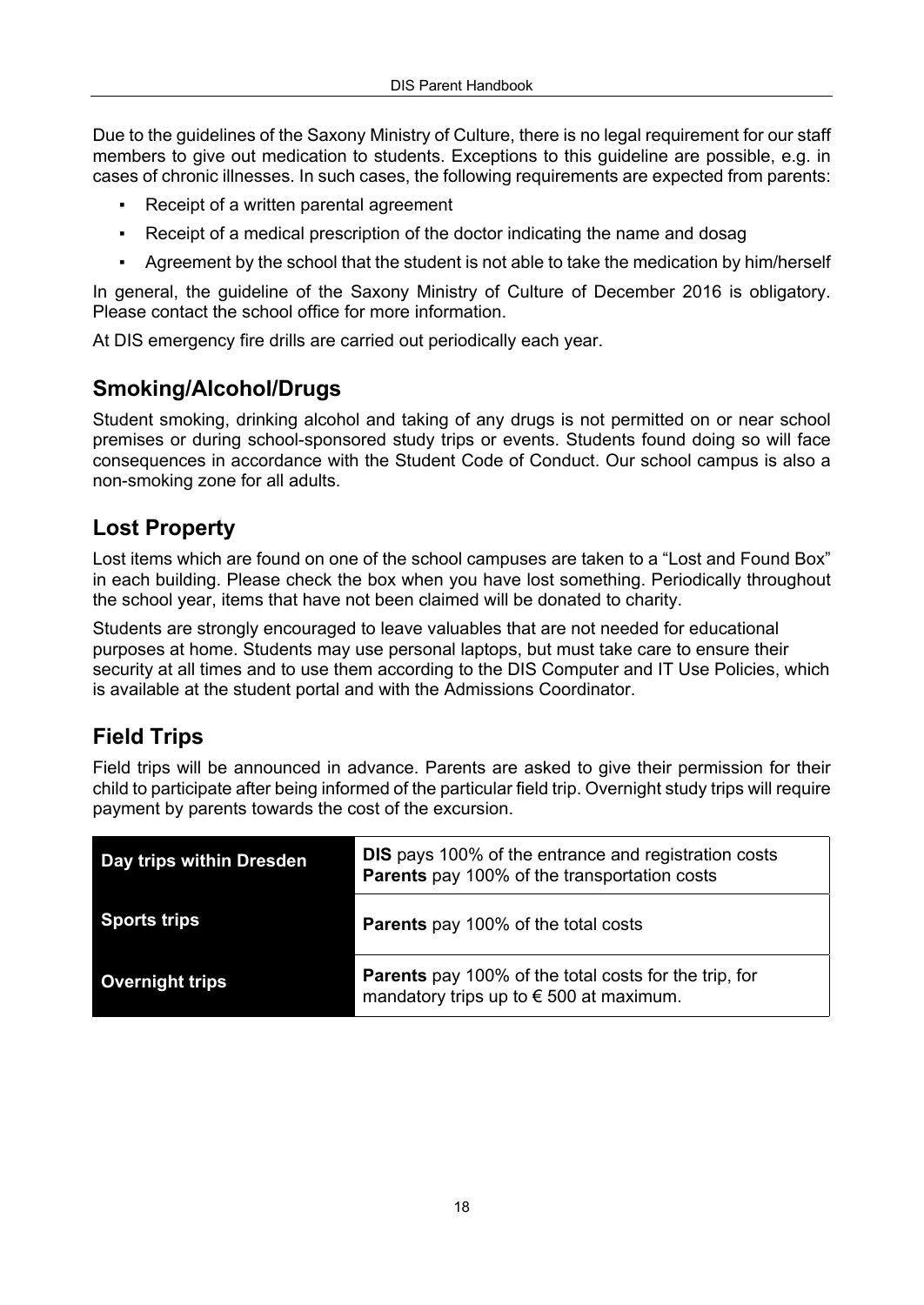### **Lockers**

Every student from Grade 1 to Grade 12 will be given a locker in which they can keep personal belongings while they are at school. Younger students in PYP are given a personal locker which does not require a key.

### **Dress Code**

With the belief that proper dress is integral and conducive to a learning environment, we require that students wear appropriate, non-distracting, inoffensive clothing. Slogans and logos on clothing must not include vulgarity or references to drugs or alcohol.

All students from K5 through Grade 2 need indoor and outdoor shoes. For Grades 3 to 5 the use of indoor shoes is a choice to be made with the Homeroom teacher and students in the class.

### **Guests**

Guests are welcome to visit our school. They will need to register with the school office in advance or upon their arrival. If parents need to meet with a teacher, an appointment is necessary. Guests proceeding further into the school must either be escorted by a staff member or wear a visitor badge.

Former DIS students who wish to visit are encouraged to plan their visit during breaks or after school. To attend classes with their former classmates, students need permission from the class teacher(s) and school principal. A Visitor Request Form must be completed and submitted at least 7 days in advance of the intended visit.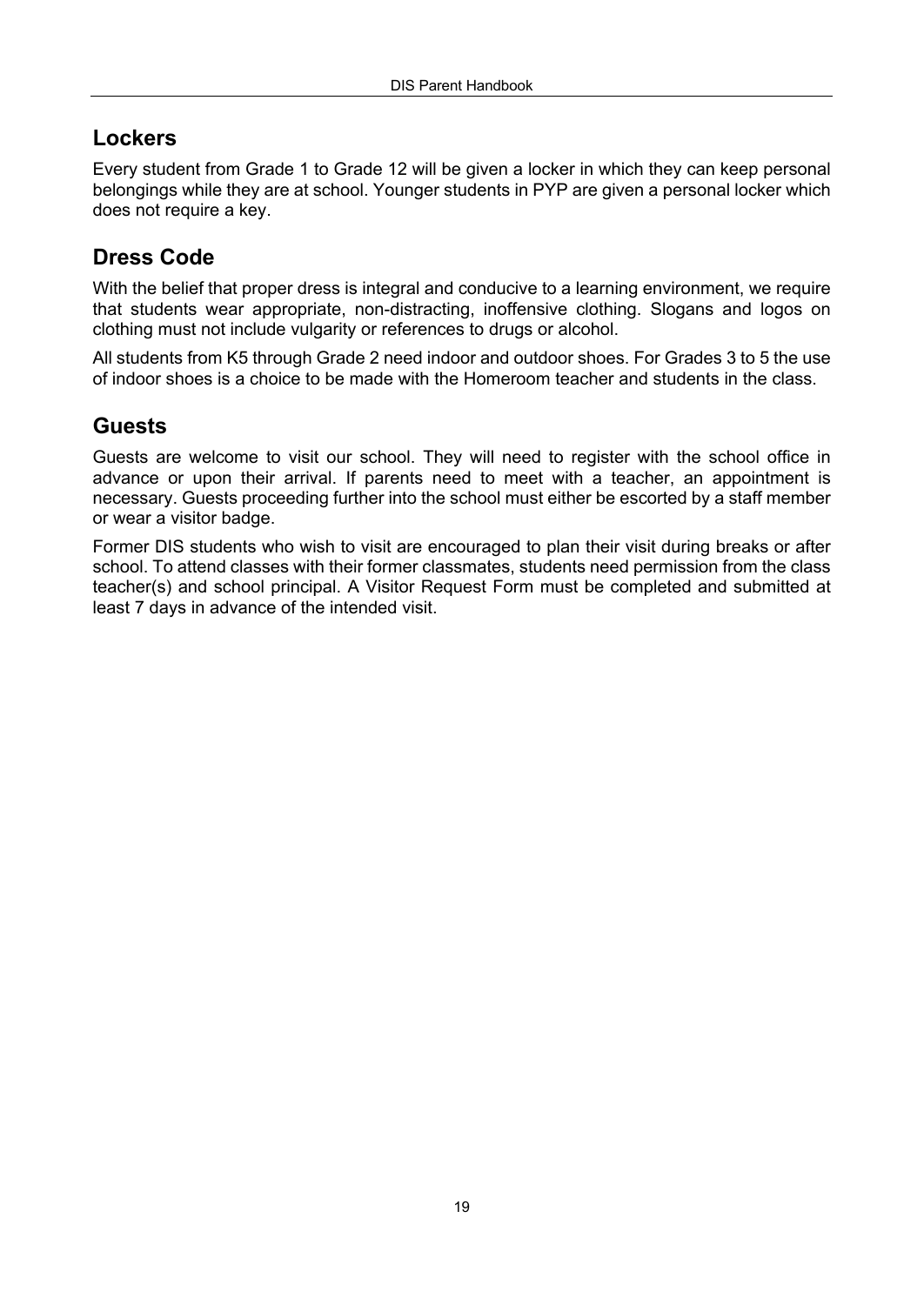# **Section 2: School Life**

### **Student Leadership**

The Student Council in Secondary School (Grades 6-12) serves to provide leadership opportunities and to foster student responsibility. Together with a Teacher Advisor, the Council plan school community events and programs that are of interest to students and promote intercultural understanding.

### **Home Learning**

#### **Home learning in the Primary School at DIS**

- Supports lifelong learning as part of our **[DIS mission](https://www.dresden-is.de/en/discover/vision-and-mission)** to create self-sufficient individuals and the [DIS definition of learning](https://www.dresden-is.de/en/discover/vision-and-mission)
- Promotes learner agency and is accessible for all learners
- Is optional and therefore supports a balance between home and school life
- Complements and reinforces school learning
- Acknowledges that learning also happens outside of school and through a variety of activities

#### **Independent Reading, Reading Together, Listening to Reading**

Reading for pleasure has consistently been proven to have a large impact on learning and academic achievement across all subject areas. In the Primary School we encourage and [support a culture of reading and are advocates for the International Reading Association's 'Right](https://www.literacyworldwide.org/docs/default-source/resource-documents/the-case-for-childrens-rights-to-read.pdf)  to Read' declaration. Reading is an act that promotes learning and growth. It is expected that each student is engaged in reading every night.

#### **Home Language Learning**

As a diverse, international community, our students are multilingual, often speaking more than one language. At DIS, we acknowledge the importance of home languages as the foundation of all other language learning. Families play a crucial role in maintaining and developing a student's home language. Students often need extra opportunities to practice, consolidate and extend their home language.

- Additional support for home learning in German will be provided by the German teachers in consultation with families.
- We encourage families who have home languages other than German to also seek learning opportunities to support their children at home.

#### **Secondary School**

At Dresden International School we recognize that home learning is a valuable part of school education as it allows for practicing, extending and consolidating learning done in class. It also enables students to develop essential self-management skills (organization of time and tasks) and affective skills (practicing focus and concentration, overcoming distractions, perseverance and persistence, and practice in delaying gratification). Home learning requires the partnership of school and home, which is underlined by clear communication in both directions. Home learning should always contribute to balance in a student's life, enabling them to become independent learners capable of managing anxiety and stress and never at the expense of overall health and wellbeing. Students in Grades 11 and 12 will expect to have on average 2-3 hours of homework per day. IBDP students will be expected to work over the weekends and during school holidays. Students are encouraged to record home learning tasks and their due dates either in a paper diary or using an online app.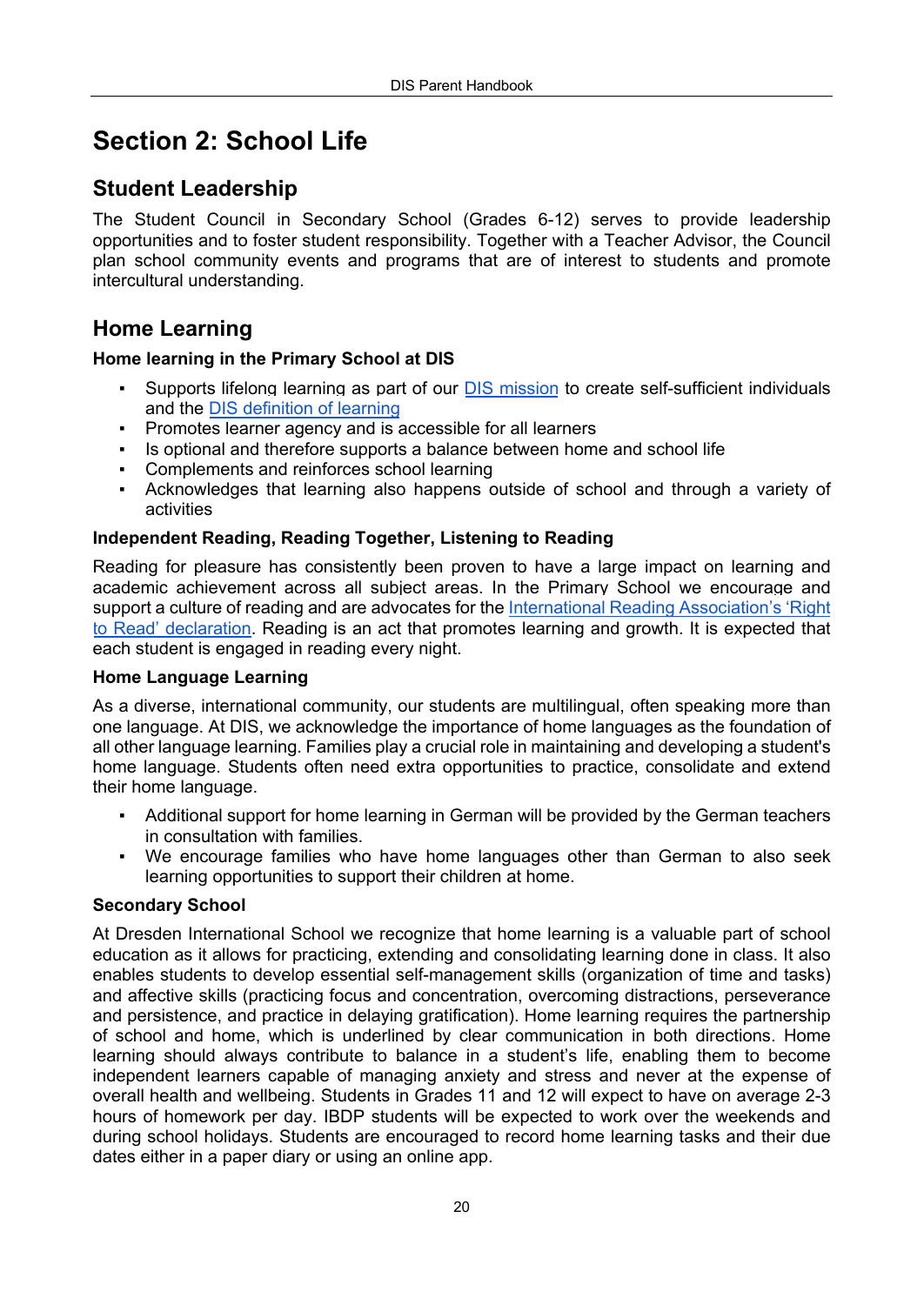## **Student Support Services**

The Student Support Services Team exists to support students through their educational career at the Dresden International School. We provide counseling, special educational services, and English as a second language support to students identified as having specific needs. Our goal is to assure that all students are able to achieve their highest level of success at our school.

#### **Counseling**

The counseling department aims to support all students through their education at DIS by addressing personal, social, academic, and career skills needed to achieve success while at DIS and beyond. This aim will be realized by providing a confidential and safe environment for students to receive individual and group counseling, referring students to outside resources when needed and available, advocating for students' well-being, developing programs to support the healthy transition of students to and from DIS, educating students about career and college opportunities, assisting in the teaching and implementation of a school wide guidance and pastoral program, providing support and assistance to parents, and fostering a school community that is educated about the students' emotional and social needs.

#### **Learning Support**

DIS recognizes that students with learning differences need support in gaining the skills and knowledge necessary to access the school curriculum at an age appropriate level. Students who enter school with a learning diagnosis or who are referred by parents or staff members will receive a learning support plan that is developed in collaboration with parents, the student, teachers, and outside professionals. Within the limits of financial and staffing resources, DIS can offer students who have been diagnosed with specific learning disabilities, physical and sensory differences, and mild developmental disorders support in one or more of the following models: in-class support and accommodations, small group direct instruction, and pull-out intervention.

#### **English as an Additional Language (EAL)**

The EAL program exists to ensure that students arriving at the school without English as their home language are supported during their acquisition of English or further development of academic language skills. The aim of the program is to develop the student's knowledge of social and academic English to the level at which they are able to participate in all aspects of the life of the school, to access the curriculum and to achieve their potential. The language program is adapted to the age and the needs of the student.

### **DIS Counseling Services**

The counseling program at the Dresden International School focuses on three areas:

- **Personal Counseling** is for students who are having difficulty coping with their personal and social lives. Personal counseling focuses on helping students gain the skills and confidence necessary to handle their difficulties.
- **Academic Counseling** focuses on promotion of student success at school. Students work with counselors to increase organizational skills, peer relations and approaches to learning.
- **University and Career Counseling** are offered to help students prepare for, choose, and apply to post-secondary education. Exploration of skills and career choices is an important part of this counseling process.

#### **The Role of the School Counselors**

The counselors offer information, consultation, and support to the school community as well as individual and group counseling for students and families. The counselors implement a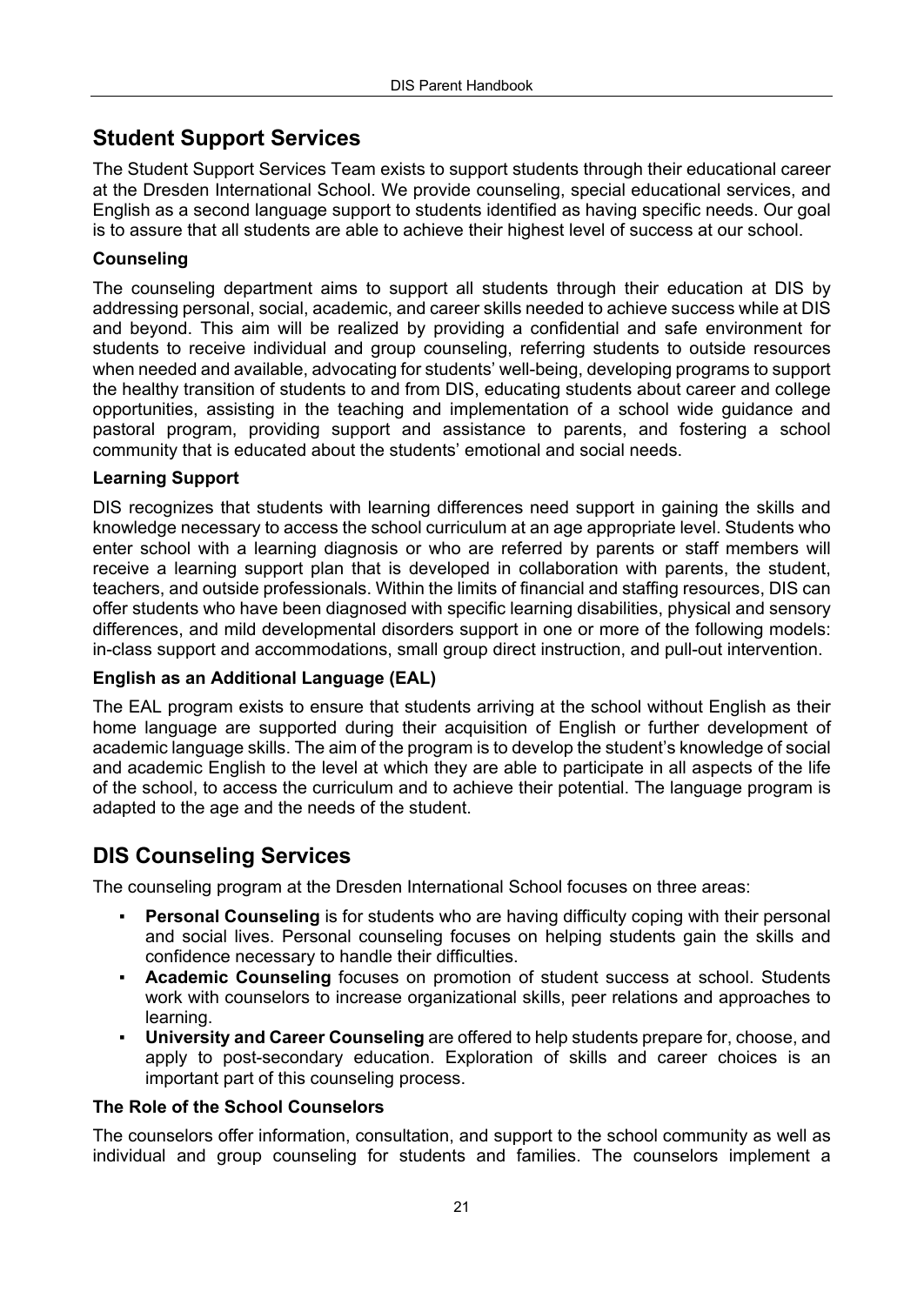comprehensive school counseling program that promotes and enhances student learning and achievement.

The counselors are available for consultation to teachers and parents as well as assisting in accessing services in the community. The counselors also work with teachers to increase the overall well-being of students in the school by educating about social, emotional and psychological health and creating transition programs for incoming and leaving students.

#### **Consultation**

Parents may choose to contact the counselor about:

- Major changes in the family such as a move, illness, death, divorce, or family crisis
- Family difficulties or concerns
- Concern for their child's wellbeing
- To discuss a child's special needs
- To consult regarding community agencies and referrals

#### **Career and College Counseling**

The Careers team works together with MYP and DP students to offer college counseling and careers advice.

Students in Grades 9 and 10 begin their careers research by registering with Unifrog. This online career database, allows students and parents to explore career options and shortlist university courses. In addition, the counselor also organizes the Career Center library, which offers a variety of additional resources around career and college counseling. Displays are also available in front of the DP Coordinator's office.

In Grade 11 there is a Careers Day focused on careers and university applications and in Grade 12 support for university applications is ongoing and regular.

For students interested in studying in the US the Careers team organizes ACT Prep Workshops, if needed, in September and October. DIS is an authorized test center for the ACT, holding three tests per school year.

#### **Transition Services**

As an international school, we have a mobile community. The process of changing schools and countries can be overwhelming, and students, staff and families can encounter culture shock, language barriers and feelings of isolation. To better assist our students in this process, the Counseling Department also provides services which help students' transition into and out of our school. This includes a new student and parent orientation, a parent orientation in the primary and secondary school and exit counseling available for all students. Providing time for reflection, opportunities to say goodbye, and a chance to look ahead is important in creating a positive and healthy transition. Parents are encouraged to contact the counselors for more information on transitions and culture shock, or if they feel their child is experiencing difficulty transitioning into or out of DIS.

Our transitions services additionally include support and services with the changing expectations, requirements and responsibilities within school programs. Preparations for transition includes moving from the Primary Years Programme (PYP) into the Middle Years Programme (MYP) and from the Middle Years Programme into the Diploma Programme (DP).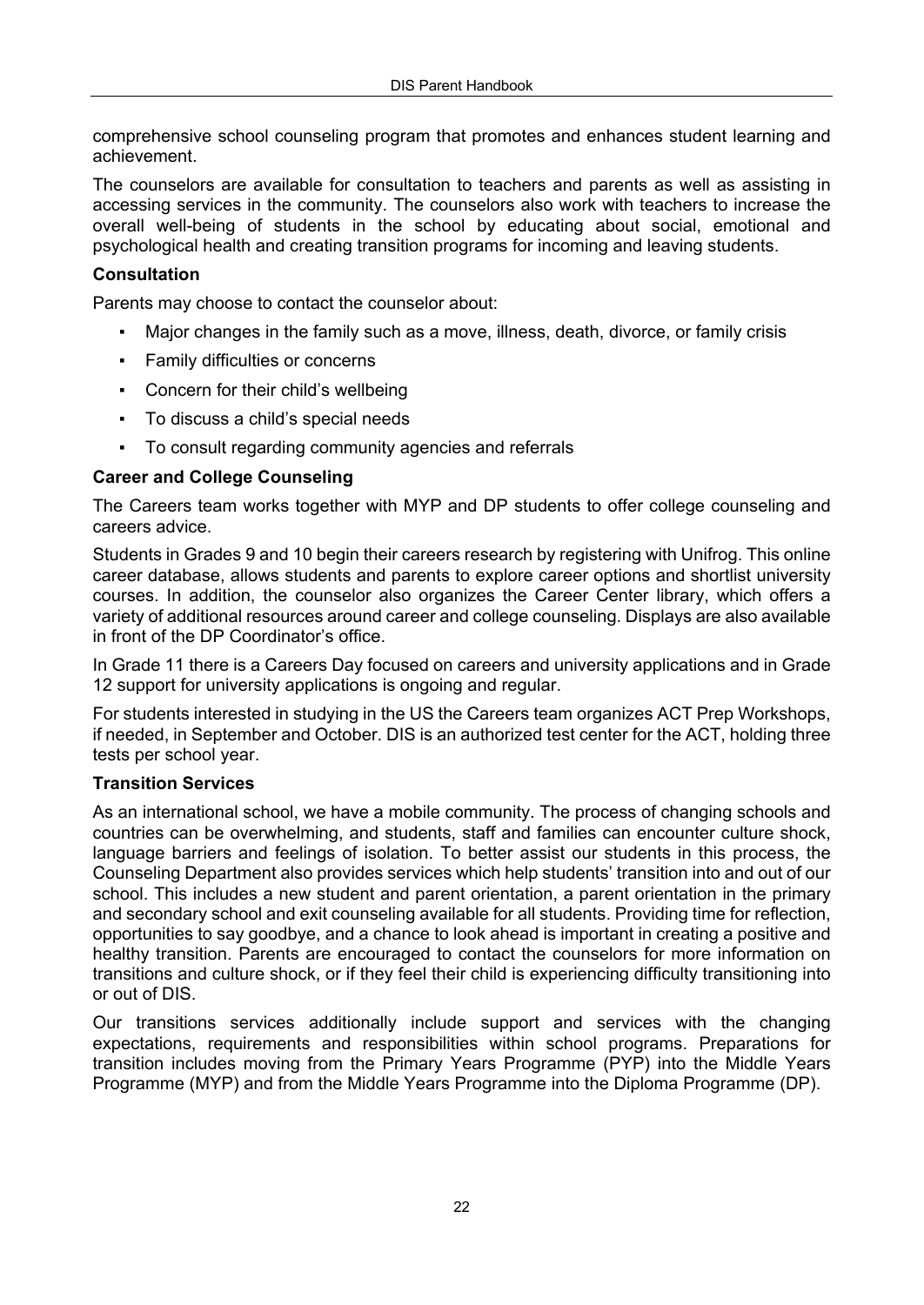# **After School Care**

After School Care (ASC) is provided for primary students if needed. ASC is located at both the preschool campus for G18 students, and at the school campus for Grades K to 5.

Structured programs at the school campus begin after school has finished and end promptly at 18:00. Preschool children and students from K5 to Grade 5 receive after school care free of charge.

It is extremely important that students check out with the ASC Staff before leaving. The payment schedule and the ASC handbook are available on the [DIS website](https://www.dresden-is.de/en/learn/primary-school/after-school-care) or in the school offices.

Offices can be contacted via the following telephone numbers:

- School Campus: 0351 44007 0 (reception) or 44007 25 (for ASC direct line)
- Preschool Campus: 0351 3125 416

#### **Holiday Care Program**

During school holidays and teacher in-service days childcare is offered for all students at preschool and the school campus, up to and including Grade 4. Holiday Care is not available during the Christmas holiday and national holidays (*Feiertage*). Preschool is closed two weeks before school starts in August.

Holiday Care takes place each day at the Preschool campus from 7:30 until 18:00 (during summer break until 17:30) and the School Campus from 8:00 until 17:00.

Children in the Preschool and in the K5 classes at the School campus are provided with Holiday Care free of charge. Students of Grades 1-4 will be charged an additional cost.

#### **School Libraries**

DIS has three libraries: the PYP library for children in K5-Grade 5 and a library (Heribert Heckschen Center) for Secondary school students, both at the school campus and the Preschool library at Goetheallee 18. Students use the learning resources in the libraries during class time but are also encouraged to check out materials for research or to read at home. Through donations and school purchases, the libraries have acquired 45,000 volumes, including online subscription databases. The libraries are open to students during school hours. DIS welcomes donations of books to develop its collection of books in students' native languages.

### **Computers**

All computers, including those in the classrooms, are fully networked with supervised Internet access. Students enrolled in the PYP are not allowed to use school computers without adult supervision. Further, DIS has IT Acceptable Use policies which specify the important ground rules that students must follow when using computers, IT services and IT equipment. The policies can be accessed at the student portal and with the Admissions Coordinator.

### **Physical Education (PE)**

Preschool students at the G18 campus have a special room for physical education. In warm weather months, PE classes are often held in the adjacent Waldpark. The 3 to 5 year old students have two days of PE per week. The 1 to 2 year old students have one day of PE per week. PE classes are in addition to free play recess periods.

For PE classes at the school campus, DIS students use the sports hall. If DIS students are using another facility for sports, the school provides a bus shuttle to the sports facilities and back. Local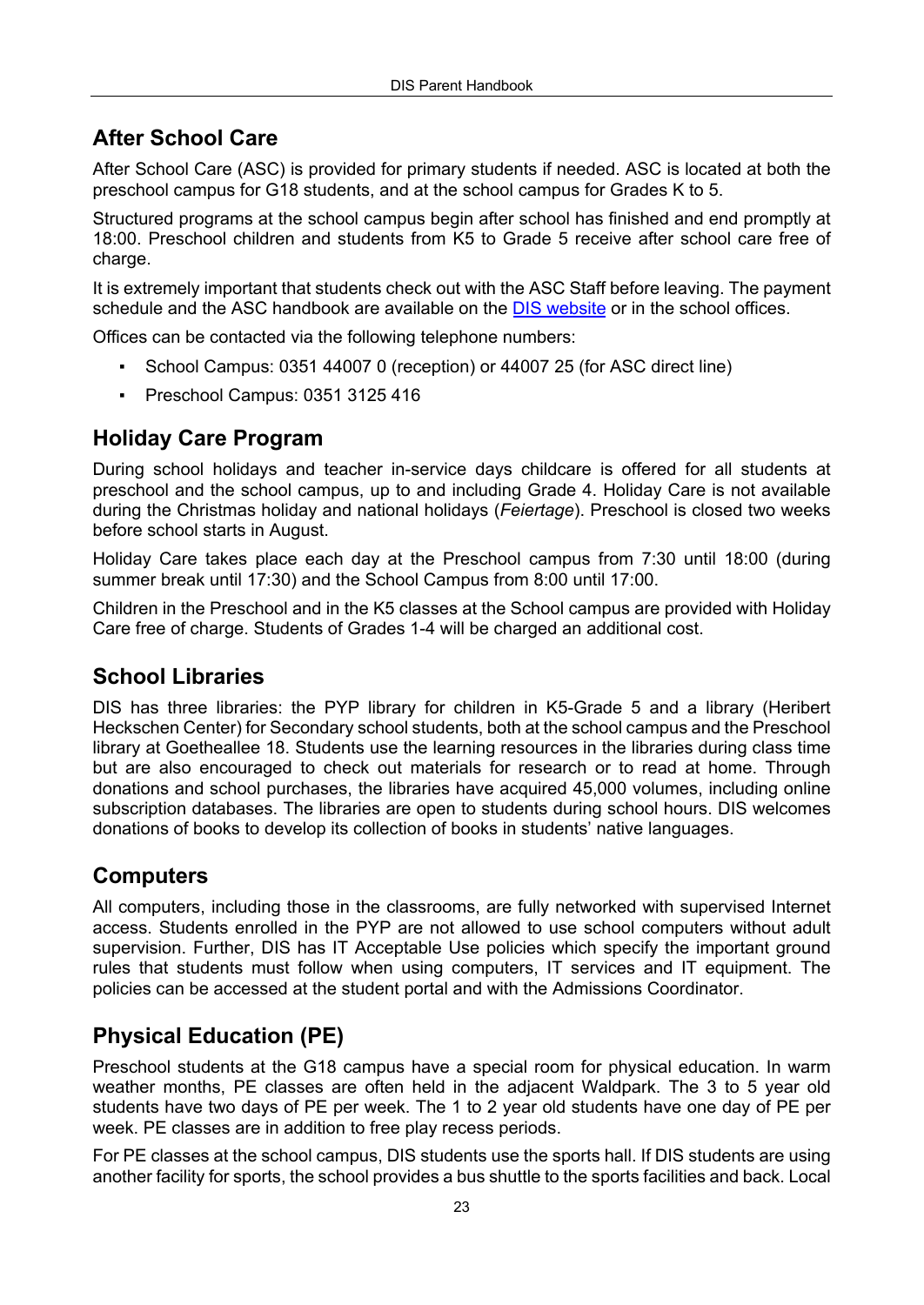swimming pools, ice-skating rinks and tennis courts may also be used from time to time for PE classes.

### **PE Uniforms**

At DIS all students (at school and preschool campus) need to wear the mandatory uniform for Physical Education (including indoor and outdoor sports shoes).

#### **1. Any black or grey sport pants or shorts**

PE shorts/ pants must have an elastic waist and be modest and appropriate for sports

#### **2. Any non-marking Sport shoes**

- No sneakers or street wear shoes
- Athletic/running shoes are required

#### **3. DIS PE T-Shirts (navy blue)**

Students, who need to wear long-sleeve T-Shirts for religious reasons, will be able to order an appropriate shirt.

#### **4. Jacket**

- **DIS Physical Health Education Jacket**
- Alternatively: long sleeve shirt/ jacket which can be worn under the DIS PE t-shirt

To order the uniform (t-shirt and jacket), please find here more information about the pricing at: [school website](https://www.dresden-is.de/en/learn/secondary-school/sports). Students are required to change at the end of PE class each day. Owning several shirts to use on alternating days is strongly encouraged. Students are not required to change into uniforms for co-curricular activities but are required to wear athletic/running shoes.

#### **Athletics Programs**

Dresden International School sports programs promote sportsmanship, commitment and teamwork within students outside of school hours. Our athletic programs host an array of team sports throughout the school year.

The following activities take place during the school year: Cross Country, Volleyball, Soccer, Badminton, Swimming, Basketball. Student athletes have the chance to participate locally in the community but also in within the German International School Sports Tournaments conference (GISST): Cross Country, Volleyball, Soccer, Badminton, Swimming, Basketball, and Tennis.

DIS has been a member of GISST since 2003. GISST consists of 12 international schools around Germany. Each member school hosts one to two tournaments a school year with over 80 participating students competing in each tournament.

GISST gives students a safe tournament environment to compete against other international school teams within the conference, and also provides an opportunity for students to integrate socially. Details of events can be found [here.](https://www.gisst.de/)

### **DIS Booster Club**

The Booster Club is a parent-organized club, which assists in supporting the athletic programs at school events through selling baked goods or helping with the organization of tournaments. Please contact our DIS Booster Coordinator (boosterclub@dresden-is.de) for more information.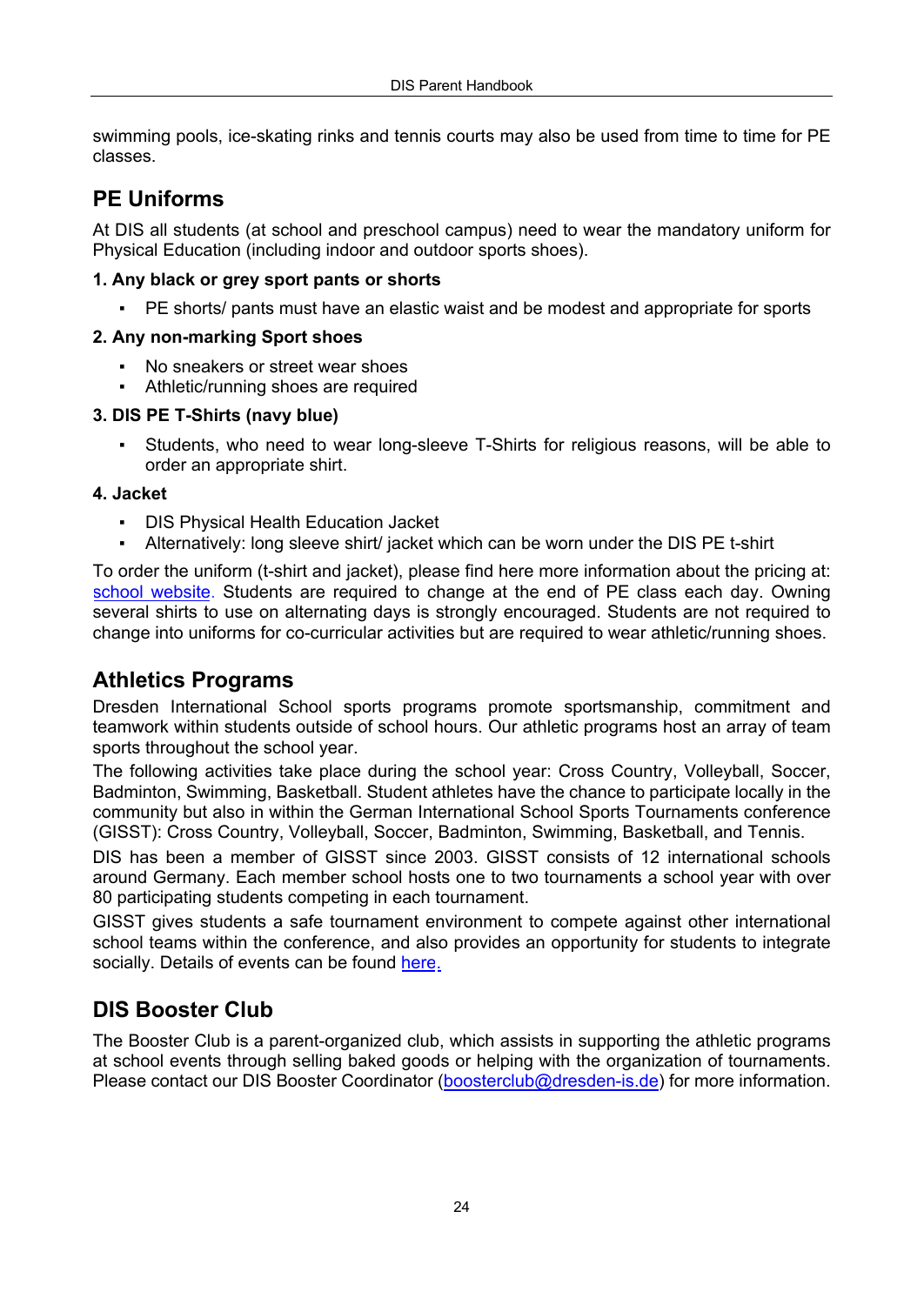# **Co-Curricular Activities**

As an international day school, we offer our students a daily complementary educational and recreational program from 15:15 to 18:00, in addition to their regular school program. Students can choose from a wide range of pursuits including the Duke of Edinburgh Award, dance, writing, debating, hiking, Yearbook, cooking, theatre, and chess.

Depending on their personal interests and experience, the co-curricular programs provide students the opportunity to try out activities, acquire new knowledge and develop already existing abilities. Our central task is to strengthen personal growth, to encourage learning and to promote exchange and collaboration between students. It is particularly important for Secondary School students to take part in co-curricular activities, to ensure that they learn to use their free time constructively and to provide balance in their busy lives.

We believe in promoting a healthy balance between work and family, and we wish to support all of our students in achieving this.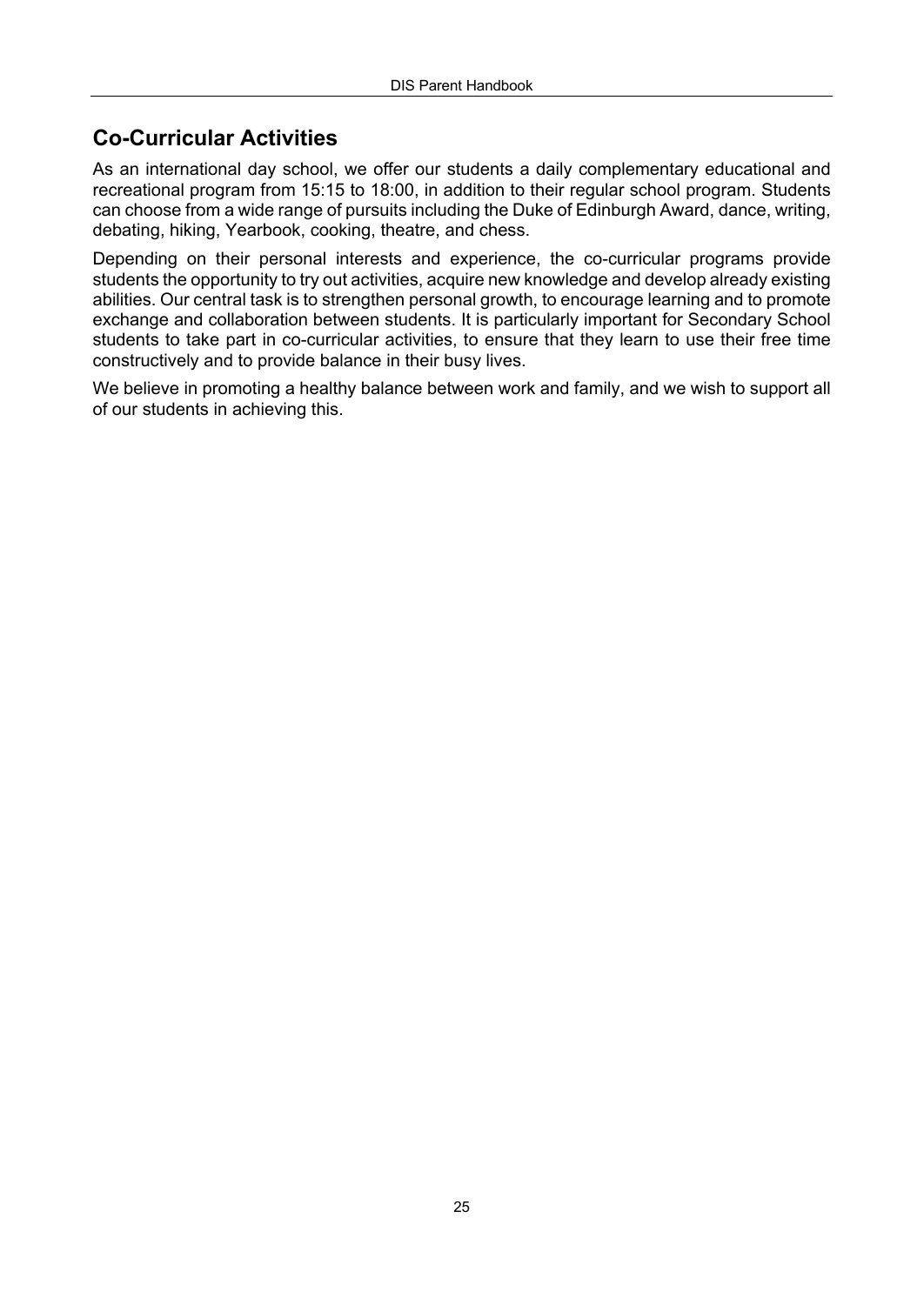# **Section 3: Parent involvement at DIS**

# **DIS Community Network**

The Community Network is a parent initiative that aims to improve both student life and the community as a whole. The Community Network is a team-based organic network of motivated community members working together on a voluntary basis incorporating the DIS vision of Inspire. Move forward. and Give back.

Their mission is to bring together the school community in a positive, inviting and productive way. The Network aims to provide avenues of communication and teamwork, to represent parents within DIS to the school leadership, to take an active role in strategic planning, and to improve student welfare and support fundraising while enabling the community to use its diverse talents to enhance school life.

Check out their closed Facebook group page ([DIS Community Network](https://www.facebook.com/groups/1665021717102601)) and/or follow them on Instagram [\(dis.community.network\)](https://www.instagram.com/dis.community.network/?utm_medium=copy_link). For more information or if you have a way to contribute your talents send an email to discommunitynetwork@gmail.com.

# **Volunteers and Parent Partnership**

DIS benefits from the great support of its volunteer community. Parent volunteers are a very important part of a successful school and volunteers are needed in every capacity, big or small, English, German or other languages, both in and out of the classroom.

Regular volunteer positions are available in the school garden or in the classrooms (e.g., Room Parents or read-aloud volunteers) and for special projects. Please contact the school office, your child's teachers or the grade level parent for your child´s class if you are interested in becoming a volunteer at DIS.

### **Community Room & Parent Library**

The Community Room in Building B on the school campus is a place parents can come together.

The room is equipped with a TV, DVD player, fridge, kitchenette as well as a parent library. Parents are very welcome to borrow books, which may be checked out via the secondary library.

If you are interested in booking the room for a parent meeting, please send your request to communityroom@dresden-is.de.